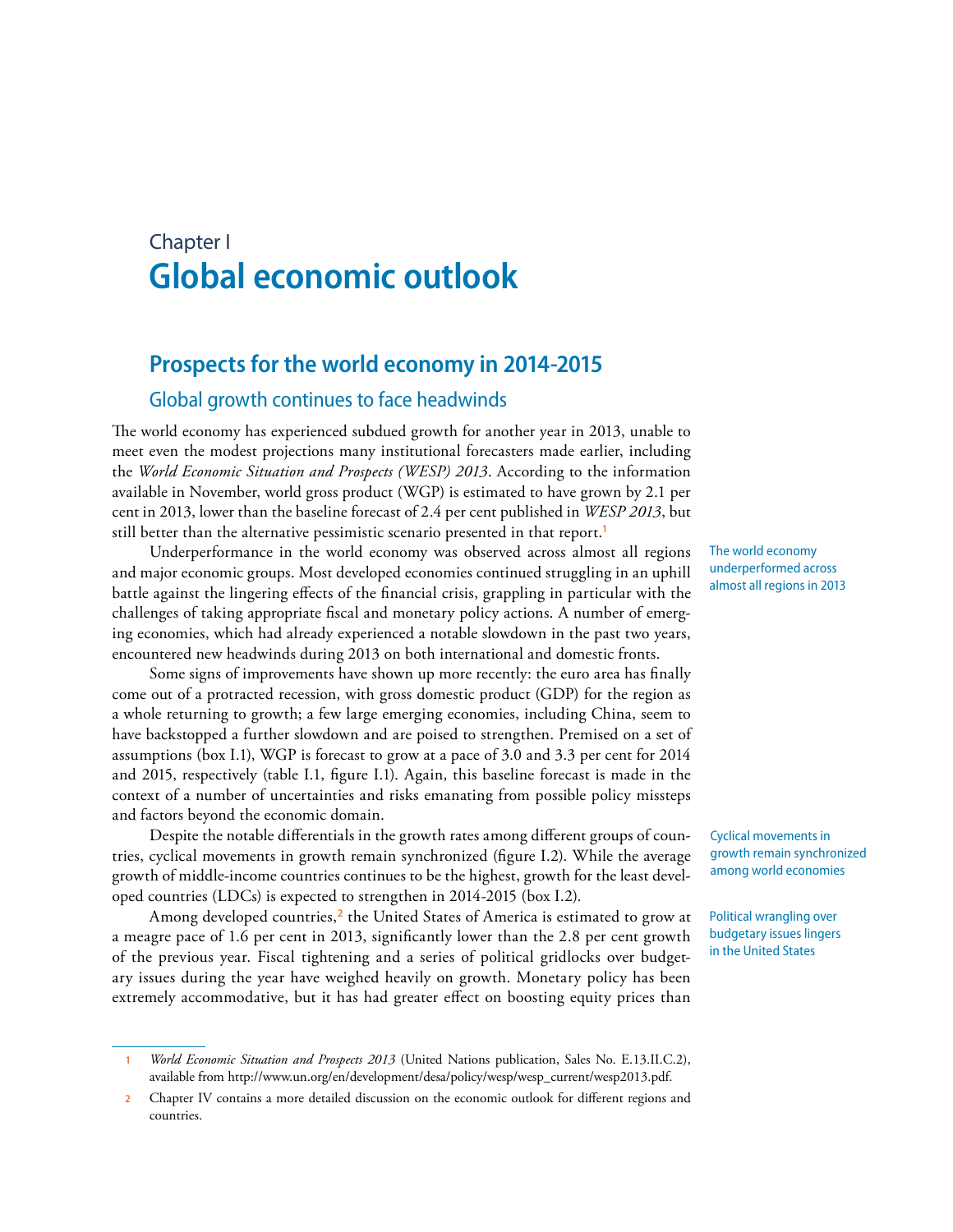## Table I.1 **Growth of world output, 2007-2015**

|                                                       |                        |        |                   |                   |                   |                   | <b>Change from WESP</b><br>2013 forecast <sup>d</sup> |                          |
|-------------------------------------------------------|------------------------|--------|-------------------|-------------------|-------------------|-------------------|-------------------------------------------------------|--------------------------|
| Annual percentage change                              | 2007-2010 <sup>a</sup> | 2011   | 2012 <sup>b</sup> | 2013 <sup>c</sup> | 2014 <sup>c</sup> | 2015 <sup>c</sup> | 2013                                                  | 2014                     |
| World                                                 | 1.8                    | 2.8    | 2.4               | 2.1               | 3.0               | 3.3               | $-0.3$                                                | $-0.2$                   |
| <b>Developed economies</b>                            | 0.3                    | 1.5    | 1.3               | 1.0               | 1.9               | 2.4               | $-0.1$                                                | $-0.1$                   |
| <b>United States of America</b>                       | 0.3                    | 1.8    | 2.8               | 1.6               | 2.5               | 3.2               | $-0.1$                                                | $-0.2$                   |
| Japan                                                 | 0.0                    | $-0.6$ | 1.9               | 1.9               | 1.5               | 1.2               | 1.3                                                   | 0.7                      |
| <b>European Union</b>                                 | 0.2                    | 1.7    | $-0.4$            | $-0.1$            | 1.4               | 1.9               | $-0.7$                                                | $-0.3$                   |
| <b>EU-15</b>                                          | 0.1                    | 1.5    | $-0.5$            | $-0.1$            | 1.4               | 1.8               | $-0.6$                                                | $-0.2$                   |
| <b>New EU members</b>                                 | 2.0                    | 3.0    | 0.6               | 0.5               | 2.1               | 2.7               | $-1.5$                                                | $-0.8$                   |
| Euro area                                             | 0.2                    | 1.6    | $-0.7$            | $-0.5$            | 1.1               | 1.6               | $-0.8$                                                | $-0.3$                   |
| <b>Other European countries</b>                       | 1.1                    | 1.6    | 1.9               | 1.7               | 2.6               | 2.9               | 0.2                                                   | 0.7                      |
| Other developed countries                             | 1.6                    | 2.4    | 2.5               | 2.0               | 2.6               | 2.9               | 0.0                                                   | $-0.4$                   |
| <b>Economies in transition</b>                        | 2.9                    | 4.6    | 3.2               | 2.0               | 3.3               | 4.0               | $-1.6$                                                | $-0.9$                   |
| <b>South-Eastern Europe</b>                           | 2.6                    | 1.9    | $-0.9$            | 1.8               | 2.6               | 3.1               | 0.6                                                   | 0.0                      |
| <b>Commonwealth of Independent States and Georgia</b> | 2.9                    | 4.8    | 3.4               | 2.0               | 3.4               | 4.1               | $-1.8$                                                | $-1.0$                   |
| <b>Russian Federation</b>                             | 2.4                    | 4.3    | 3.4               | 1.5               | 2.9               | 3.6               | $-2.1$                                                | $-1.3$                   |
| <b>Developing economies</b>                           | 5.9                    | 5.9    | 4.7               | 4.6               | 5.1               | 5.3               | $-0.5$                                                | $-0.5$                   |
| Africa                                                | 4.8                    | 0.8    | 5.7               | 4.0               | 4.7               | 5.0               | $-0.8$                                                | $-0.4$                   |
| <b>North Africa</b>                                   | 4.6                    | $-6.1$ | 7.2               | 2.3               | 3.3               | 4.3               | $\blacksquare$                                        |                          |
| <b>East Africa</b>                                    | 6.5                    | 6.5    | 6.0               | 6.0               | 6.4               | 6.4               | $\overline{\phantom{a}}$                              | $\overline{\phantom{a}}$ |
| <b>Central Africa</b>                                 | 4.8                    | 3.9    | 5.8               | 4.2               | 4.8               | 4.1               | $\qquad \qquad \blacksquare$                          |                          |
| <b>West Africa</b>                                    | 6.0                    | 6.1    | 6.7               | 6.7               | 6.9               | 6.8               | $\overline{\phantom{a}}$                              |                          |
| Nigeria                                               | 6.9                    | 6.8    | 6.5               | 6.5               | 6.9               | 6.7               | $-0.3$                                                | $-0.3$                   |
| <b>Southern Africa</b>                                | 3.9                    | 4.0    | 3.5               | 3.6               | 4.2               | 4.4               | $\mathbb{L}$                                          |                          |
| <b>South Africa</b>                                   | 2.6                    | 3.5    | 2.5               | 2.7               | 3.3               | 3.7               | $-0.4$                                                | $-0.5$                   |
| <b>East and South Asia</b>                            | 7.6                    | 7.0    | 5.5               | 5.6               | 5.8               | 6.0               | $-0.4$                                                | $-0.5$                   |
| <b>East Asia</b>                                      | 7.7                    | 7.1    | 5.9               | 6.0               | 6.1               | 6.1               | $-0.2$                                                | $-0.4$                   |
| China                                                 | 10.8                   | 9.3    | 7.7               | 7.7               | 7.5               | 7.3               | $-0.2$                                                | $-0.5$                   |
| <b>South Asia</b>                                     | 6.9                    | 6.4    | 4.2               | 3.9               | 4.6               | 5.1               | $-1.1$                                                | $-1.1$                   |
| India                                                 | 8.1                    | 7.3    | 5.1               | 4.8               | 5.3               | 5.7               | $-1.3$                                                | $-1.2$                   |
| <b>Western Asia</b>                                   | 4.0                    | 6.9    | 3.9               | 3.6               | 4.3               | 3.9               | 0.3                                                   | 0.2                      |
| Latin America and the Caribbean                       | 3.4                    | 4.4    | 3.0               | 2.6               | 3.6               | 4.1               | $-1.3$                                                | $-0.8$                   |
| <b>South America</b>                                  | 4.5                    | 4.6    | 2.5               | 3.2               | 3.4               | 4.1               | $-0.8$                                                | $-1.0$                   |
| <b>Brazil</b>                                         | 4.6                    | 2.7    | 0.9               | 2.5               | 3.0               | 4.2               | $-1.5$                                                | $-1.4$                   |
| <b>Mexico and Central America</b>                     | 1.4                    | 4.1    | 4.0               | 1.5               | 4.0               | 4.2               | $-2.4$                                                | $-0.6$                   |
| <b>Mexico</b>                                         | 1.2                    | 4.0    | 3.9               | 1.2               | 4.0               | 4.2               | $-2.6$                                                | $-0.6$                   |
| Caribbean                                             | 3.5                    | 2.7    | 2.8               | 2.4               | 3.3               | 3.8               | $-1.3$                                                | $-0.5$                   |
| By level of development                               |                        |        |                   |                   |                   |                   |                                                       |                          |
| High-income countries                                 | 0.6                    | 1.7    | 1.5               | 1.2               | 2.1               | 2.5               | $-0.1$                                                | $-0.1$                   |
| Upper-middle-income countries                         | 5.9                    | 5.9    | 5.1               | 4.6               | 5.3               | 5.4               | $-0.8$                                                | $-0.5$                   |
| Lower-middle-income countries                         | 6.1                    | 5.8    | 4.4               | 4.7               | 5.0               | 5.4               | $-0.8$                                                | $-1.0$                   |
| Low-income countries                                  | 6.1                    | 6.2    | 6.0               | 5.7               | 6.1               | 6.1               | $-0.2$                                                | 0.2                      |
| Least developed countries                             | 6.9                    | 3.6    | 4.9               | 5.4               | 5.7               | 5.7               | $-0.3$                                                | 0.2                      |
| Memorandum items                                      |                        |        |                   |                   |                   |                   |                                                       |                          |
| World trade <sup>e</sup>                              | 3.0                    | 6.7    | 2.9               | 2.3               | 4.7               | 5.2               | $-2.0$                                                | $-0.2$                   |
| World output growth with PPP-based weights            | $3.0\,$                | 3.7    | 3.0               | 2.9               | 3.6               | 4.0               | $-0.4$                                                | $-0.4$                   |

**Source:** UN/DESA.

**a** Average percentage change.

**b** Actual or most recent estimates.

**c** Forecast, based in part on Project LINK and baseline projections of the UN/DESA World Economic Forecasting Model.

**d** See *World Economic Situation and Prospects 2013* (United Nations publication, Sales No. E.13.II.C.2).

**e** Includes goods and services.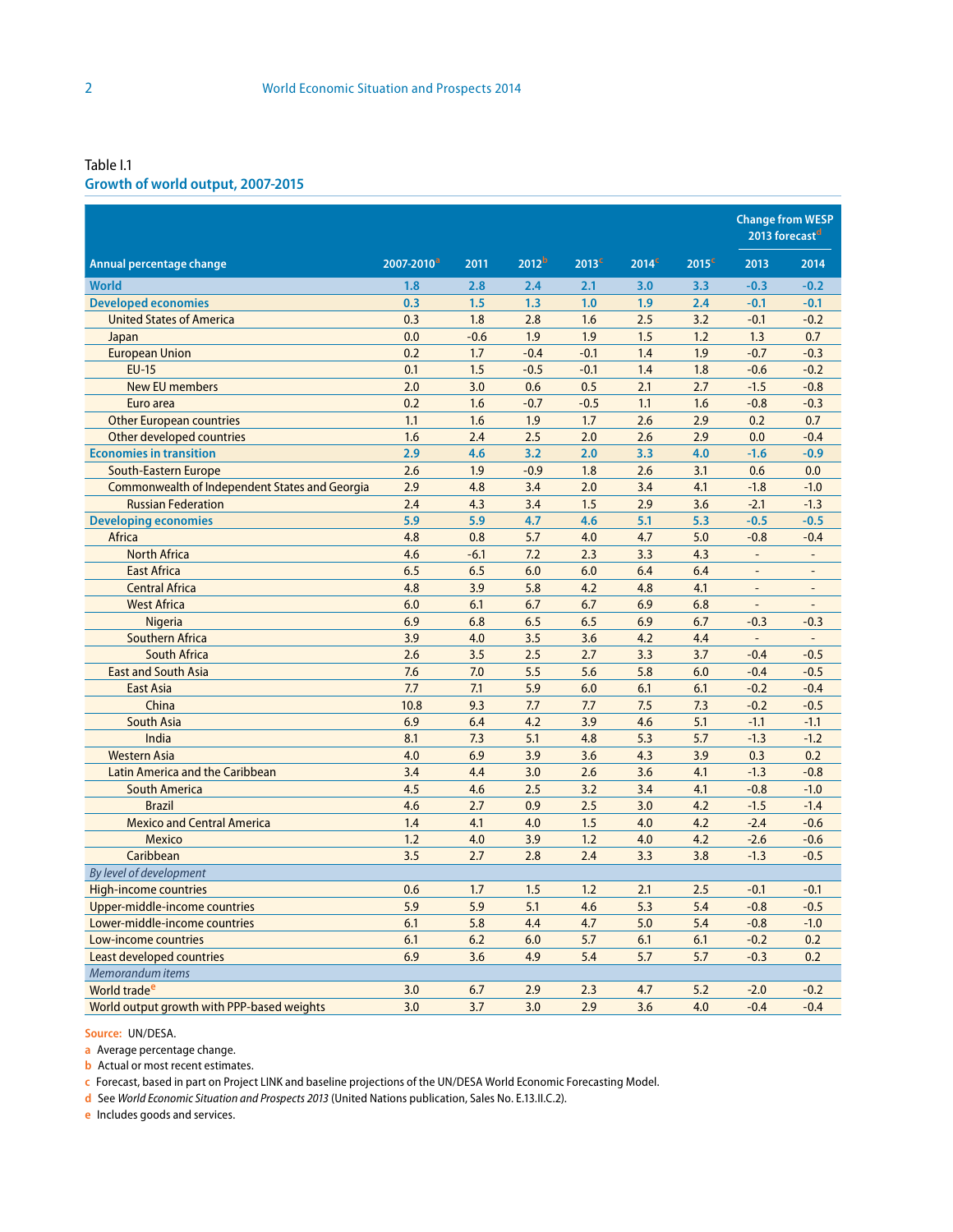

## Figure I.1 **Growth of world gross product, 2007-2015a**

**Source:** UN/DESA. **a** Growth rate for 2013 is partially estimated; rates for 2014 and 2015 are forecast.

## Box I.1. **Major assumptions for the baseline forecast**

This box summarizes key assumptions underlying the baseline forecast, including monetary and fiscal policies for major economies, exchange rates for major currencies, international prices of oil and other primary commodities. Policy assumptions for other countries can be found in the text of chapter IV.

#### **Monetary policy**

The United States Federal Reserve (Fed) is expected to continue its accommodative stance in the outlook for 2014-2015. In accordance with the forward monetary policy guidance of the Fed, it is assumed that in the forecasting period of 2014-2015 the federal funds interest rate will remain within the range of 0.0 to 0.25 per cent until mid-2015, followed by a gradual increase starting in the third quarter of 2015. The adjustment of long-term assets on the Fed balance sheet will be implemented in three phases: the Fed will taper the amount of its purchases beginning in December of 2013, from the current level of \$85 billion per month, and gradually reach zero by mid-2014; assets will be held on its balance sheet for the period until mid-2015; assets will then be unloaded gradually, beginning in the third quarter of 2015.

The European Central Bank is assumed not to cut its policy interest rates further, but to keep policy rates at the current levels through the end of 2015, followed by a gradual path of increases. The outright monetary transaction programme will remain in place and refinancing operations will continue to meet the needs of the banking sector.

The Bank of Japan (BoJ) is assumed to continue its Quantitative and Qualitative Monetary Easing programme as it was originally designed until the end of 2014. The policy rate for BoJ is also assumed to stay within the range of 0.0 to 0.1 per cent through the end of 2015, to accommodate the second hike of the consumption tax rate that is assumed to be implemented in October 2015.

The People's Bank of China is expected to maintain its prudent monetary policy stance, while making some adjustments to ensure a balance between growth and economic restructuring. Interest rates are likely to remain unchanged over the next few quarters. Money supply growth is expected to moderate slightly in 2014-2015. Meanwhile, continued financial reform—especially further liberalization of interest rates—and increased regulations in the shadow banking sector will have significant impacts on the liquidity conditions in the economy, on top of conventional monetary policy.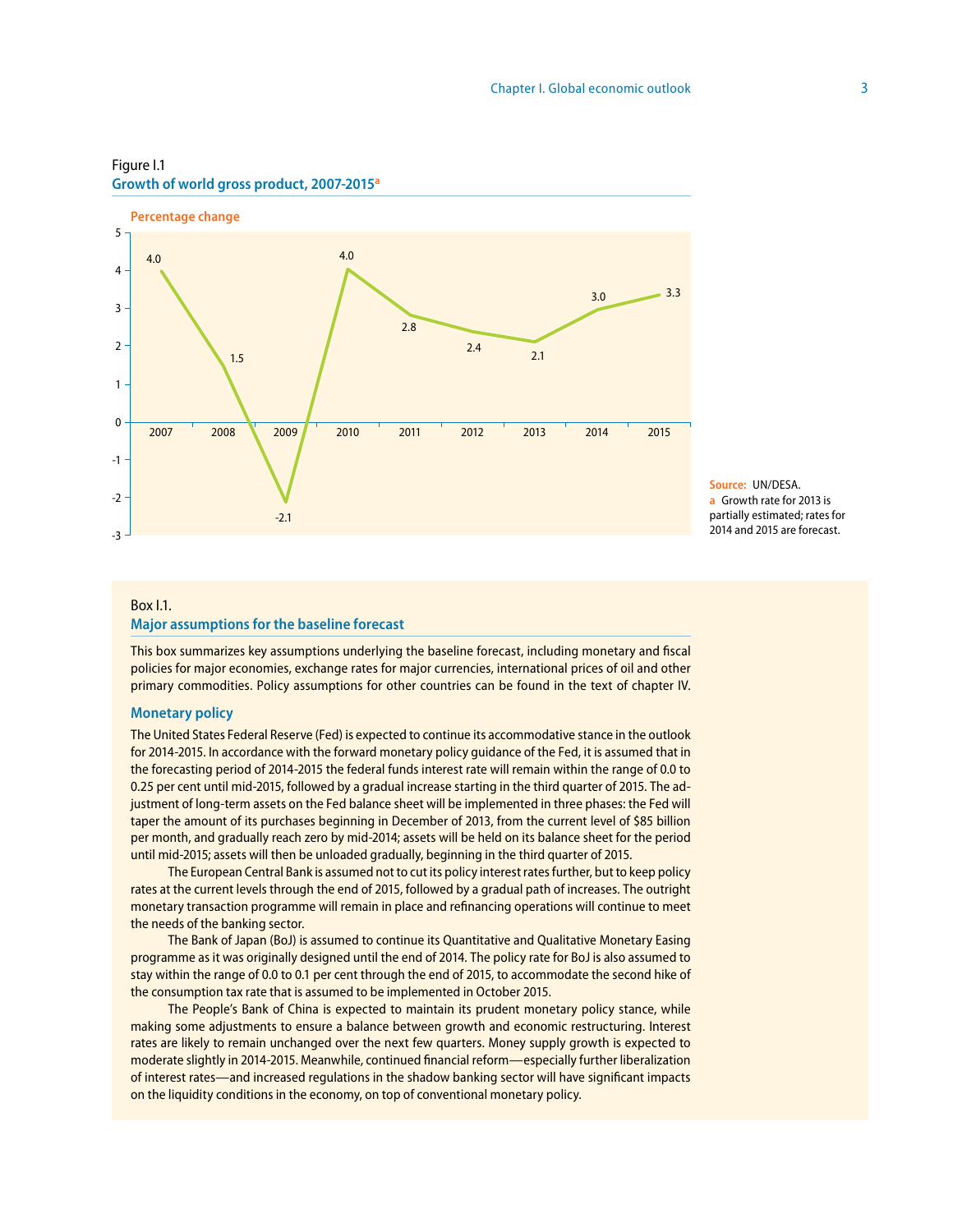## Box I.1.

#### **Major assumptions for the baseline forecast** (*continued*)

#### **Fiscal policy**

Fiscal policy in the United States is expected to remain restrictive in 2014-2015, but less severe than 2013. The sequestration is assumed to be replaced by an agreement on spending cuts in Medicare, Medicaid and Social Security. Emergency unemployment insurance benefits will be phased out gradually. Government spending in real terms will be flat in 2014-2015.

In the euro area, 12 out of 17 European Monitory Union countries remain under the Excessive Deficit Procedure and will continue to pursue consolidation programmes, with the crisis countries pursuing even more stringent consolidation programmes. The Economic and Financial Affairs Council granted a number of countries an extension of the deadline to correct excessive deficits: 2014 for the Netherlands and Poland; 2015 for France, Portugal and Slovenia; and 2016 for Spain. They also deemed that Italy has corrected its excessive deficit. Fiscal policy in the region will continue to be focused on reducing fiscal imbalances. The debt crisis countries are assumed to continue their adjustment programmes, but the timetable for achieving targets will in some cases be extended, and no countries will ask for formal assistance, under the European Stability Mechanism.

Japan is assumed to increase the consumption tax rate from the current level of 5 per cent to 8 per cent in April 2014. An expansionary package of 5 trillion yen will be included in the budget for the 2014 fiscal year. The package will consist of lower rates for other taxes and higher outlays for certain expenditure categories. The second increase in the consumption tax rate, from 8 per cent to 10 per cent, will be implemented in October 2015.

China is expected to maintain a proactive, mildly expansionary fiscal policy stance. Public spending will continue to increase in the areas of education, health care and other forms of social expenditures. The general government budget deficit is expected to rise slightly to 2.0 per cent of gross domestic product in 2013 and 2014.

#### **Exchange rates among major currencies**

The dollar-to-euro exchange rate is forecast to fluctuate around its current level, averaging 1.32 dollars per euro in the rest of 2013, with the dollar appreciating gradually, resulting in a full-year average of 1.27 dollars per euro in 2014, and 1.21 in 2015.

The yen-to-dollar exchange rate will average 102.5 and 104.5 for 2014 and 2015, respectively. The renminbi-to-dollar exchange rate is expected to average 6.07 CNY per dollar in 2014 and 6.03 CNY per dollar in 2015, following an estimated 6.15 CNY/dollar in 2013.

## **Oil price**

**Source:** UN/DESA.

The Brent oil price is expected to be about \$108 per barrel for 2014-2015.

on stimulating the real economy. Expectations arising in mid-2013 about the possible tapering of the quantitative easing programme caused some jitters in financial markets, pushing up long-term interest rates. A moderate improvement earlier in 2013 in such areas as housing and employment lost momentum towards the end of the year. In the outlook, assuming that the future unwinding of the monetary easing will be smooth, GDP is expected to increase 2.5 and 3.2 per cent for 2014 and 2015, respectively. Risks remain on the downside, however, particularly because political wrangling over the budget may linger for several years.

Europe has emerged from recession, but just barely

Western Europe emerged from recession in the second quarter of 2013, led by net exports and, to a lesser extent, private and public consumption, but investment remained weak and unemployment stood elevated. GDP is expected to grow by 1.5 and 1.9 per cent in 2014 and 2015, respectively. Growth remains weak due to a number of factors: fiscal austerity programmes, while reduced in intensity, remain a drag; intraregional demand is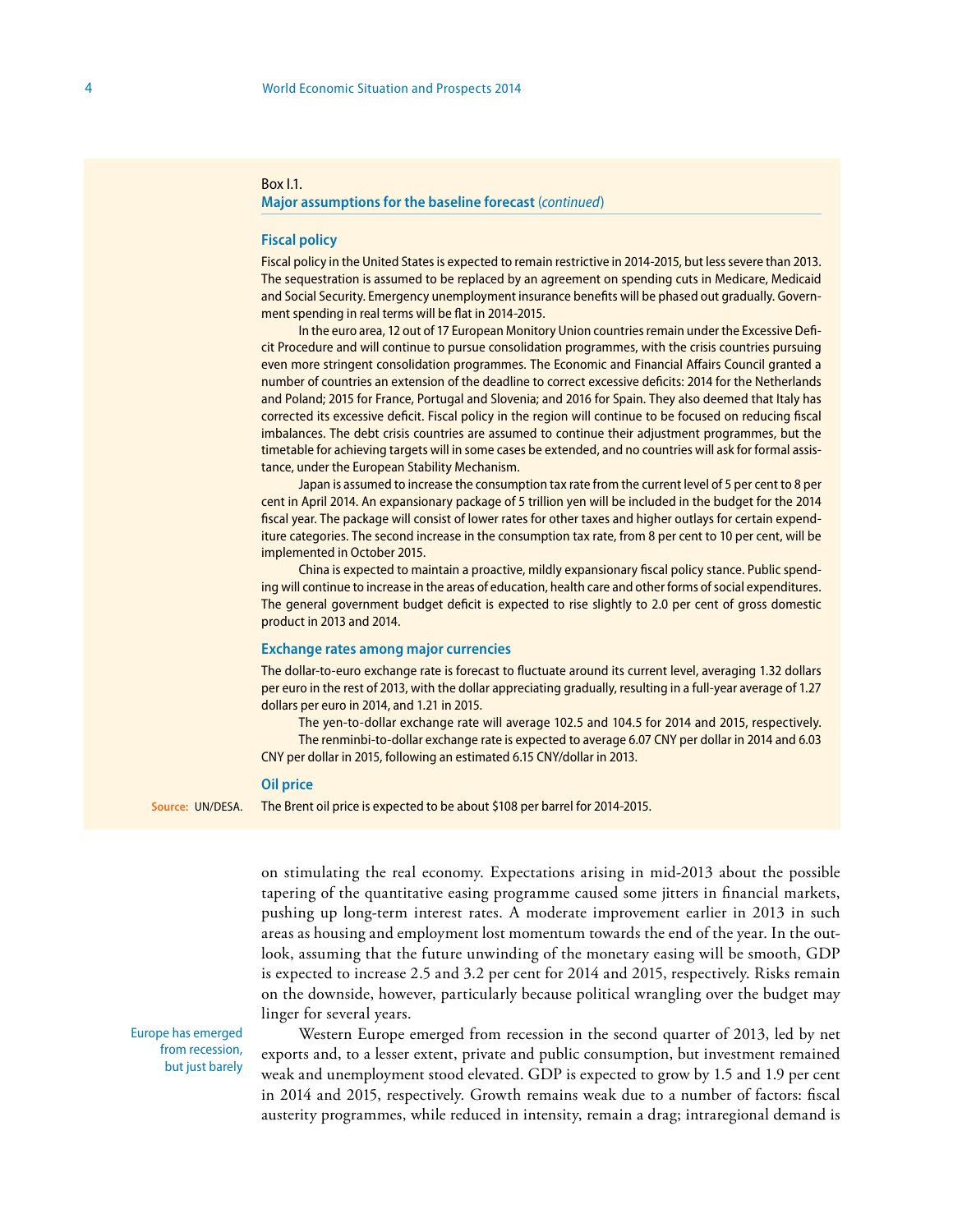

# Figure I.2

Box I.2

## **Prospects for the least developed countries**

The economies of the least developed countries (LDCs) will continue to expand at a solid rate, with growth forecast at 5.7 per cent in 2014 and 2015 following growth of 5.4 per cent in 2013. However, per capita GDP is expected to increase at only 3.2 per cent in 2014 and 2015, which, in many LDCs, will have only a limited impact on living standards, given the widespread levels of poverty. Major obstacles for stronger economic and social development include institutional deficits, a lack of infrastructure, and political instability.

Performance is diverse among individual countries in the LDCs. In numerous African LDCs, such as Angola, Liberia, Sierra Leone, the United Republic of Tanzania, and Zambia, investment in the natural resource sector will drive growth in 2014. However, the challenge lies in achieving a more comprehensive and lasting impact on development. Infrastructure improvements, for example, should not be tailored exclusively towards natural resource projects, but also towards the broad needs of the population. Moreover, the positive impact on growth from natural resources can prove short-lived, given their finite nature and the exposure to volatile global commodity prices. Consequently, countries face the challenge of using the proceeds from natural resources to promote other sectors in the economy. For example, higher-value-added processing of natural resources should have a positive impact on employment opportunities. Such diversification could also help rebalance the external trade accounts of many LDCs, which are running trade deficits as net food and energy importers.

Numerous LDCs are still coping with the fallout from past natural catastrophes or remain vulnerable to new ones, such as the exposure of harvests to drought risks in the Horn of Africa and the Sahel. A case in point for the accumulation of effects from natural catastrophes is Haiti, where economic activity is expected to have recovered only moderately to 3.5 per cent in 2013 from 2.8 per cent in 2012. This pace of growth is too slow in the light of the destruction wreaked by hurricane Sandy in 2012, which in turn came on the heels of the catastrophic earthquake in 2010. Economic growth remains constrained by a weak agricultural sector damaged by hurricane Sandy and continuing institutional inefficiencies. On a positive note, the industrial sector has improved, stimulated by external demand, for textiles in particular. Although the Haitian economy is expected to perform relatively better in 2014, driven by higher government spending in infrastructure, a revival in the agricultural sector and stronger private consumption supported by aid inflows and remittances, the country remains extremely vulnerable to natural and external economic shocks.

Employment conditions, both in the formal and even more so in the informal labour market, are a further challenge in many LDCs. In Bangladesh, for example, a factory building collapse in April 2013 that killed more than 1,100 workers sparked a debate over employment conditions in the garment industry, triggering a wave of protests. This led to the adoption of a new labour law in July 2013 that strengthens worker rights, including the formation of trade unions. Awaiting approval by the Ministry of Labour, a proposal has been made to raise the minimum wage for garment industry workers by 77 per cent to 5,300 taka (about \$67) per month. **Source:** UN/DESA.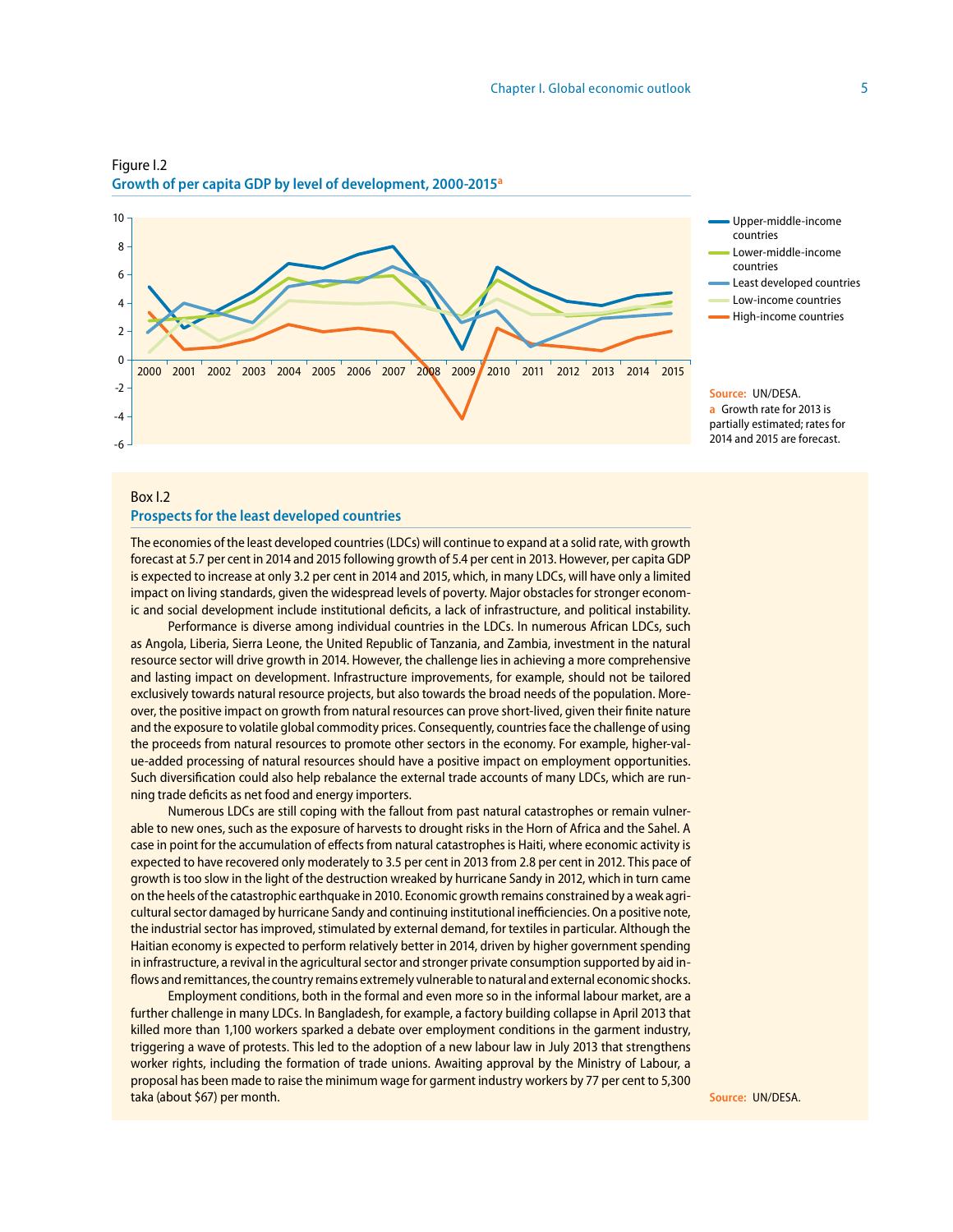still exceptionally low; and extraregional demand has slowed. Lending conditions remain tight for some countries, particularly for small- and medium-sized enterprises (SMEs). Considerable diversity is found across countries, with the United Kingdom of Great Britain and Northern Ireland showing relatively strong growth, followed by Germany, while the crisis countries remain in very weak positions, with Cyprus, Greece and Portugal expected to stay in recession in 2014.

Many of the new European Union (EU) members in Eastern Europe remained in a sustained recession in the first half of 2013, but the situation improved in the second half of the year, with business sentiment and household confidence strengthening in response to the return to growth in Western Europe. For example, the automotive industry in Central Europe showed signs of an upturn and retail sales also increased in the Czech Republic and Poland. The aggregate GDP growth for the region is estimated to be 0.5 per cent in 2013, and is forecast to strengthen moderately to 2.1 per cent in 2014 and further to 2.7 per cent in 2015.

Japan is estimated to grow by 1.9 per cent in 2013, boosted by a set of expansionary policy packages, including fiscal stimulus and large-scale purchases of assets by the central bank. Fixed investment has been a key driver of growth, as a number of public construction projects have been financed by the supplemental budget. The Government is also expected to introduce another package targeting structural reforms soon, but the effects are not certain. Meanwhile, the anticipated increase in the consumption tax rate over the next two years is expected to curb growth. GDP is forecast to moderate to 1.5 per cent in 2014.

Regarding other developed countries, GDP in Canada is estimated to grow at 1.6 per cent in 2013, and is expected to grow by 2.4 and 2.8 per cent for 2014 and 2015, respectively. Residential construction was a positive contributor to GDP growth in 2013, but the pace of construction is near a maximum. GDP in Australia is estimated to grow by 2.6 per cent in 2013 and is forecast to grow by 2.8 per cent in 2014. While export growth will remain solid, investment in the mining sector is expected to peak in 2014. Growth in government consumption and public investment will decelerate. GDP in New Zealand is estimated to grow by 2.6 per cent in 2013 and is forecast to grow by 2.8 per cent in 2014, driven by growth of exports to Asian markets.

Growth prospects in Africa remain relatively robust

Among developing countries, growth prospects in Africa remain relatively robust. After an estimated growth of 4.0 per cent in 2013, GDP is projected to accelerate to 4.7 per cent in 2014. Growth prospects are expected to be supported by improvements in the global economic and regional business environment, relatively high commodity prices, easing infrastructural constraints, and increasing trade and investment ties with emerging economies. Other important factors for Africa's medium-term growth prospects include increasing domestic demand—especially from a growing class of new consumers associated with urbanization and rising incomes—and improvements in economic governance and management. A moderate growth recovery in 2014 in emerging and developing countries, led by China, and projected improvement in major developed economies should also stimulate growth in Africa, through increased trade, investment and capital flows.

After a notable slowdown in 2011-2012, economic growth in East Asia stabilized at a moderate level in 2013. The region continues to be adversely affected by relatively weak external demand from developed economies, as well as an adjustment to slower growth in China. The average growth of the region is estimated to average 6.0 per cent in 2013, almost the same pace as 2012. A moderate pickup to 6.1 per cent is forecast for 2014 and 2015, mainly driven by a gradual recovery in export growth amid improving conditions in

Growth in Asia stabilized at a moderate level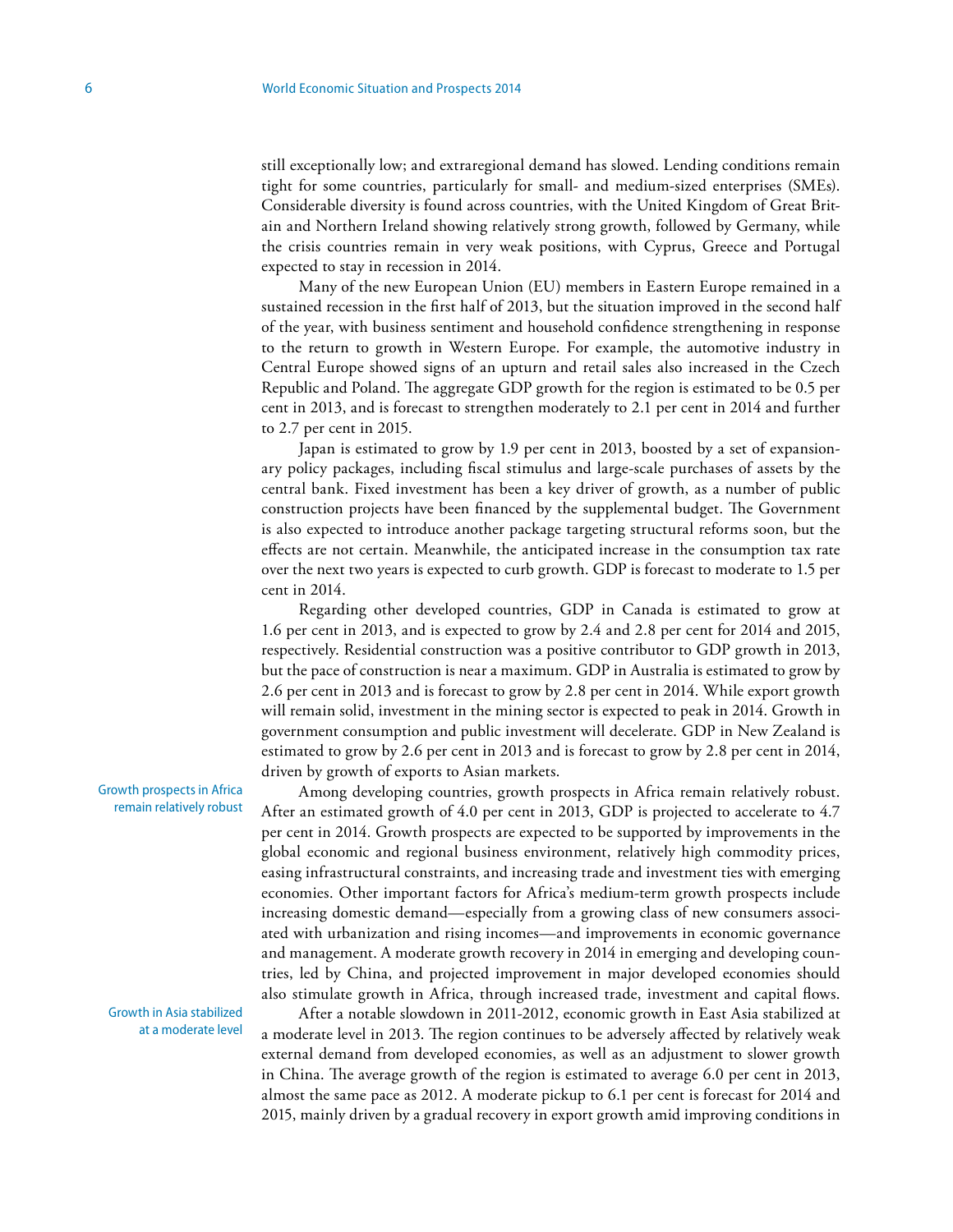developed countries. In most East Asian economies, private consumption and investment will continue to expand at a solid pace, supported by stable labour market conditions, low inflation and fairly accommodative monetary policies. Fiscal policies will remain moderately expansionary and continue to provide support for growth.

Growth in South Asia remains lacklustre as a combination of internal and external factors hamper activity, particularly in the region's largest economies, such as India, the Islamic Republic of Iran and Pakistan. Growth is estimated to be 3.9 per cent in 2013, nearly the slowest pace in two decades. Growth is forecast to pick up moderately to 4.6 per cent in 2014 and 5.1 per cent in 2015, supported by a gradual recovery in domestic demand in India, an end to the recession in the Islamic Republic of Iran and an upturn in external demand. However, in most economies, growth will likely remain well below the level prior to the global financial crisis. Private consumption and investment are held back by a wide range of factors, including energy and transport constraints, volatile security conditions and macroeconomic imbalances.

Western Asia is estimated to grow by 3.6 per cent in 2013, and will accelerate to 4.3 per cent in 2014. While the member countries of the Gulf Cooperation Council (GCC) have been on a stable recovery path, continuing political instability, social unrest, security incidents and geopolitical tensions have hampered a number of other economies in the region. The Syrian crisis has been impacting the neighbouring countries in a multifaceted way. The subdued cross-border economic activities—including trade, investment and tourism—between GCC countries and the rest of Western Asia continued to fail to bring intraregional positive spillover effects. The stagnation of private capital inflows put Jordan, Lebanon and Yemen under moderate foreign-exchange constraints. Turkey continued to face financial pressures, with its currency depreciating and interbank interest rates rising as a result of the decline in international capital inflows.

Growth in Latin America and the Caribbean decelerated in 2013, to a pace of 2.6 per cent, but is forecast to improve to 3.6 and 4.1 per cent in 2014 and 2015, respectively. In South America, Brazil is still growing at a subdued pace, curbed by weak external demand, volatility in international capital flows and tightening monetary policy. The expected improvement in the outlook will depend on strengthening global demand. Private consumption has been supportive of growth in many South American economies. Growth in Mexico and Central America is expected to accelerate in 2014-2015, supported by better performance of manufacturing exports and stable domestic demand, as well as structural adjustment. Growth in the Caribbean has been hampered by weak external demand—for the tourism sector in particular—and weaker commodity prices, but is expected to strengthen in the outlook.

Among economies in transition, growth in most economies of the Commonwealth of Independent States (CIS) decelerated in 2013, curbed by weak exports and external financing constraints, supply-side bottlenecks, and weak consumer and business confidence. Growth in the Russian Federation weakened further in the first half of 2013, as industrial output remained weak and investment became a drag on growth. The economic slowdown eventually affected previously resilient consumer confidence and led to weakening retail sales growth. The weakness in the Russian Federation has had a negative impact on its neighbours in the CIS through trade, investment and remittance channels. In the outlook, structural problems such as sluggish energy sector expansion, capacity constraints and weak investment will prevent an acceleration of growth to pre-crisis levels.

Growth in South-Eastern Europe has improved in 2013, but growth is expected to remain marginal in the near term, fluctuating between 1 and 2 per cent, which is insuffiGrowth in Latin America and the Caribbean is forecast to pick up slightly

CIS is constrained by structural problems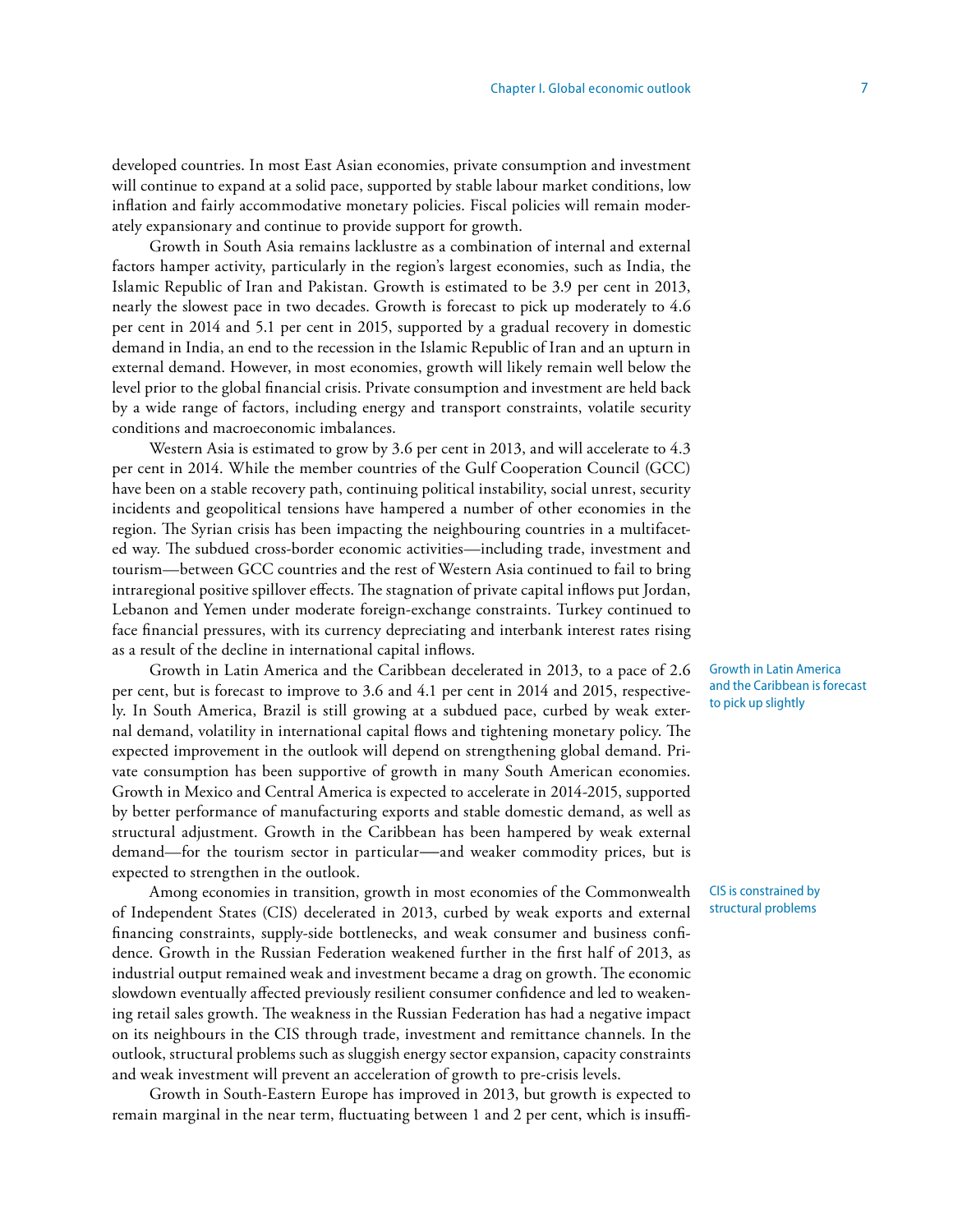cient to address the region's long-standing needs for reindustrialization, increased labour force participation and reduction of excessively high unemployment rates. In the outlook, the external environment for those countries is expected to improve, including the terms of access to external finance. With easing credit conditions, investment is set to recover gradually in 2014-2015, along with strengthening private consumption. GDP growth is projected to accelerate to 2.6 per cent in 2014 and 3.1 per cent in 2015.

# Inflation outlook remains benign

Inflation remains tame worldwide

Inflation remains tame worldwide, partly reflecting output gaps, high unemployment and a continued financial deleveraging in major developed economies. Among developed economies, inflation decelerated in the United States during 2013 and is expected to remain below 2 per cent in 2014 and 2015. Inflation has similarly decelerated in the euro area, but has dipped below 1.0 per cent, which has raised some deflationary concerns. In Japan, the large expansionary policies aiming to reflate the economy managed to end the decade-long deflation in 2013, as the consumer price index (CPI) is estimated to increase by 0.3 per cent, and is forecast to hit the target of 2.0 per cent in 2014.

Among developing countries and economies in transition, inflation rates are above 10 per cent in only about a dozen economies scattered throughout different regions. Several economies in South Asia and Africa, plus a few in the CIS, will continue to face high inflation rates, mainly owing to elevated inflationary expectations, rapid credit growth, localized food price pressures and structural bottlenecks such as energy shortages. On the other hand, most economies in East Asia continue to face benign inflation.

# High unemployment remains a key challenge

The global employment situation remains challenging, as long-lasting effects from the financial crisis continue to weigh on labour markets in many countries and regions. How much of the unemployment is structural and how much is cyclical is still under debate. The answer appears to differ by region, with some countries, such as the United States facing mainly cyclical unemployment, whereas others, such as Spain, face more structural issues.**<sup>3</sup>**

Among developed countries, the unemployment rate in the United States has continued its slow decline, down to 7.0 per cent in late 2013, from a peak of 10 per cent in 2010 (figure I.3). A significant portion of this decline, however, is owing to a retreat in labour force participation. The unemployment rate is expected to decline further and reach the United States Federal Reserve's (Fed) critical threshold of 6.5 per cent sometime in mid-2015. Unemployment in the euro area appears to have stabilized during 2013, at the historical high of 12.2 per cent. In the euro area, while the unemployment rate in Germany is near historical lows of about 5 per cent, Greece and Spain are facing extraordinarily high unemployment rates of about 27 per cent, with the youth unemployment at twice this rate. These high rates in the euro area are expected to come down only slightly, as GDP growth will not be strong enough to make significant progress over the forecast period.

Long-lasting effects from the financial crisis continue to weigh on labour markets

**<sup>3</sup>** Estimates for Spain's structural unemployment rate are somewhat controversial as they also tend to be procyclical—meaning they will overestimate the rate during times of already high unemployment but they are still below the current unemployment rate with room for improvement.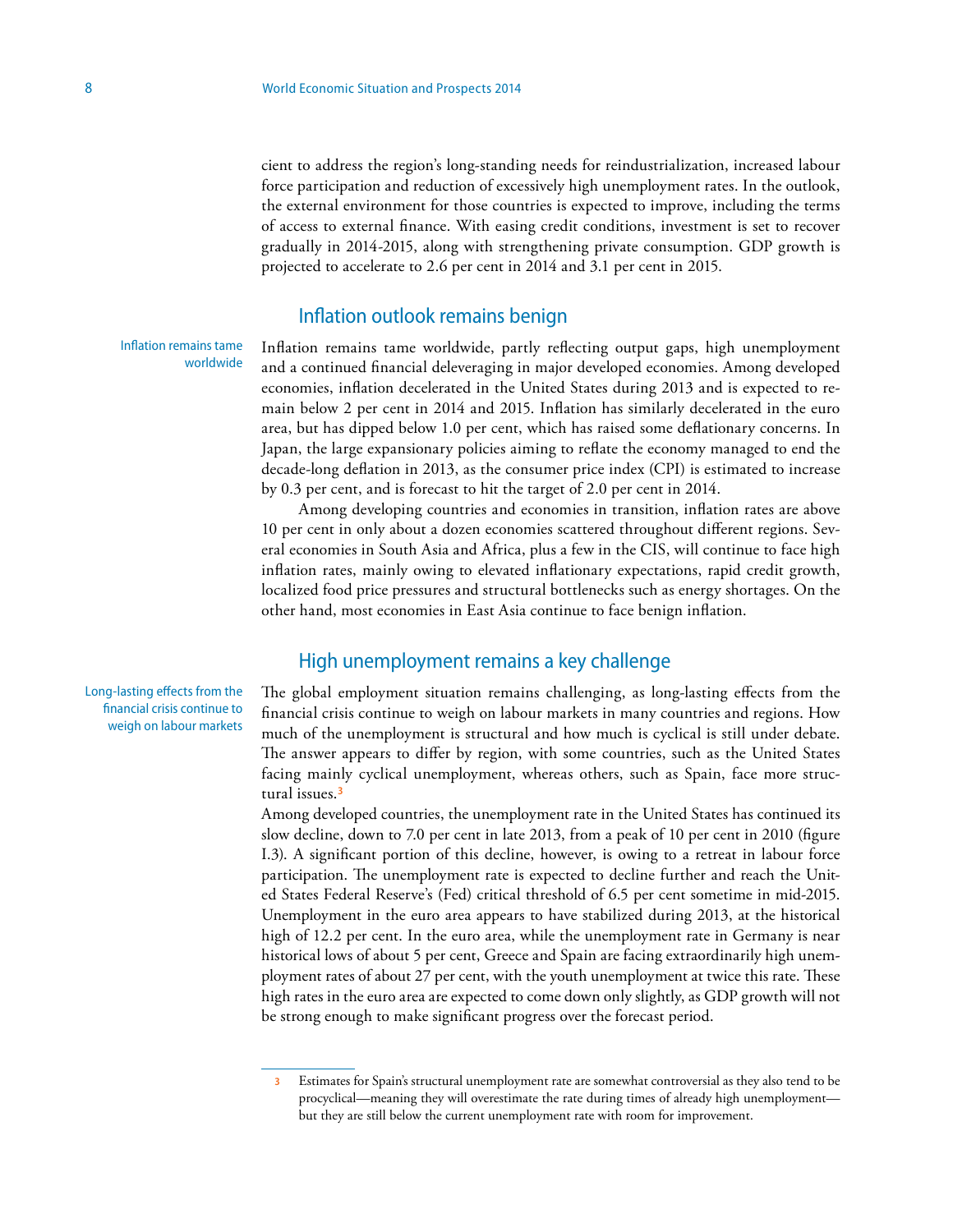

Figure I.3 **Unemployment rates in selected countries, January 2007-September 2013**

In addition, there will be lasting damage to the labour market from discouraged workers who have been unemployed for significant periods of time. The unemployment rate in Japan is relatively low, while the labour force participation rate continues to decline as the working-age population shrinks.

The unemployment situation is mixed across developing countries and economies in transition, with extremely high structural unemployment in North Africa and Western Asia, particularly among youth.

The unemployment rates remain low across much of East Asia, estimated at below 3 per cent in Malaysia, Singapore, Thailand and Viet Nam. In the outlook period, little change is expected, based on the comparatively modest growth forecast for the coming two years. Slowing growth in South Asia appears to have had a considerable adverse impact on employment. Reported unemployment still remains relatively low in India, but has deteriorated somewhat over the past fiscal year. In some of these economies, changes in employment due to structural issues have affected women to a greater degree, aggravating already significant gender gaps, with high female unemployment rates in Pakistan and low female participation in Bangladesh. Modest growth in the outlook period combined with population pressures is likely to exacerbate pressures on the labour market. Positive growth in many African countries has had a limited impact on employment; the informal sector is still large and opportunities remain limited for many of those seeking to enter the labour market, as manifested in high youth unemployment rates and wide gender disparities in earnings. In addition, continual pressure on labour markets from a steady stream of new entrants has meant that even solid GDP growth rates have not been sufficient to make measurable impacts. Even as growth slowed down in major economies in South America,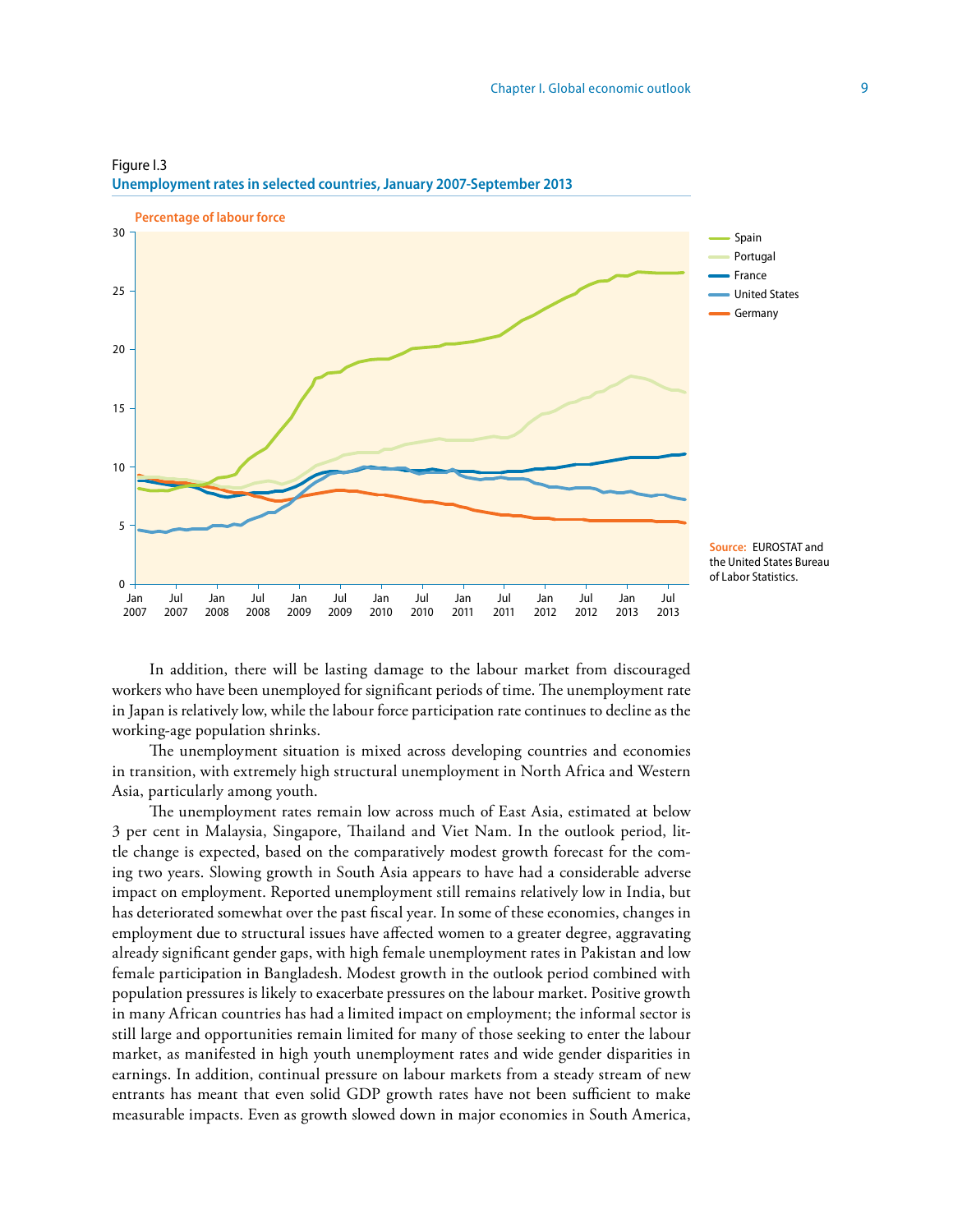such as Brazil and Mexico, unemployment remained at about 6 per cent or below. Labour market indicators are likely to remain solid over the remainder of the year for the region; however, there may be no further improvement in the near future, despite improvements in growth, due to the fact that unemployment growth is barely equal to the growth of the labour force for a number of countries. The unemployment rate remains at historical lows in the Russian Federation, between 5 and 6 per cent, despite a noticeable slowdown and in-migration from surrounding countries in the CIS.

More concerted efforts are needed to address labour market issues

A number of countries are making concerted efforts at addressing labour market issues, such as aligning macroeconomic policies appropriately with domestic conditions, promoting training for youth and other excluded segments of the labour force, and taking steps to induce advances in productivity and innovation.**<sup>4</sup>** The expectation is that these measures will be enacted through a coordinated and integrated policy framework that will balance labour demand and labour supply, with sufficient efforts to ensure sustainable social protection. This also includes promoting an environment that is conducive to job creation with access to finance, necessary infrastructure, and support for SMEs. Further steps to activate labour through skills training and upgrading will be necessary to integrate those groups that have been excluded or that have been forced to subsist through intermittent and vulnerable employment.

# **Trends in international finance and trade**

# Capital inflows to emerging economies declining

Net private capital inflows to emerging markets,**<sup>5</sup>** a subgroup of developing countries, and the economies in transition have shown a measurable decline during 2013. At the same time, volatility in the financial markets of emerging economies has increased significantly, featuring equity market sell-offs and sharp depreciations of local currencies—both partly triggered by the Fed announcement that it might taper the amount of its monthly purchases of long-term assets later in the year. Waning growth prospects for emerging economies have also played a role in triggering the decline of capital inflows.

The unconventional monetary policies, or so-called quantitative easing (QE), adopted by major central banks in the aftermath of the global financial crisis have had a significant influence on the net capital inflows to emerging economies. The QE programmes injected substantial liquidity into global financial markets and at the same time repressed long-term interest rates in developed countries. As a result, in a search for higher yields, a significant amount of capital flows was driven to markets of primary commodities and markets of equities and bonds in emerging economies in the period 2009-2012. However, in late 2012 and early 2013, as systemic risks associated with the sovereign debt crisis in the euro area abated and the prospects for economic recovery in the United States and Japan

**4** See the G20 Labour and Employment and Finance Ministers' Communiqué, Moscow, 19 July 2013, available from http://www.g20.org/documents/#p3.

QE is having a significant influence on the net capital inflows to emerging economies

**<sup>5</sup>** Data and definition of private capital inflows in this section are based on Institute of International Finance, "Capital flows to emerging market economies", IIF Research Note, 7 October 2013, while the forecasts for 2014 are revised based on Project LINK baseline forecasts. The data differ from those presented in chapter III, which cover all developing and transition economies and apply the "net net flows" concept, which is net inflows less net outflows. The use of "net inflows" would focus on the effects of volatility in foreign capital inflows, while the use of "net net flows" focuses on the effects of balance-of-payment.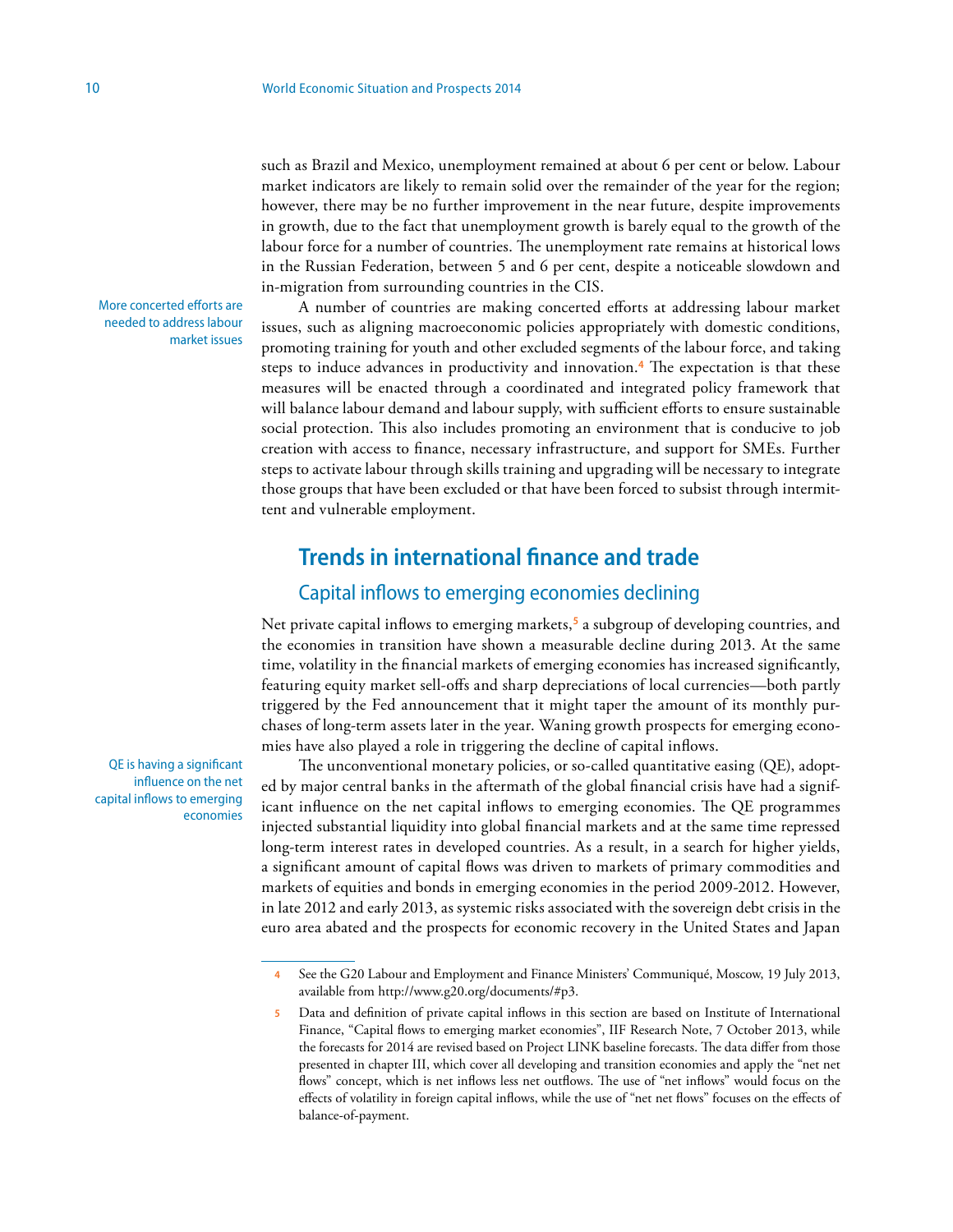improved, international capital flows started to move away from emerging markets back to developed markets, particularly developed equity markets. More recently, on the expectation that major central banks will taper their purchases of long-term assets and eventually sell their assets back to the markets, international investors have ratcheted up the repricing of assets and rebalancing of portfolios. This has led to the latest wave of declines in capital inflows to emerging economies. Given the prodigious size of the assets accumulated by major central banks through QE in the past few years, and the challenges for determining the timing and magnitude for unwinding these assets, more volatile movements of capital inflows to emerging economies are expected to occur in the next few years.

Among emerging economies, declines and volatility in capital inflows have been most pronounced in Asia. While growth in foreign direct investment (FDI) inflows to China seems to have resumed some strength recently, portfolio equity inflows to India and Korea and non-bank credit flows to Indonesia have registered significant falls. Latin America has also seen a notable retrenchment of inflows, mostly in portfolio equities. In contrast, Africa, Western Asia and emerging European countries continue to see increases in capital inflows. For example, in the past year Nigeria has registered significant increases in capital inflows to both its equity and bond markets. Egypt has, however, witnessed sharp declines in net private capital inflows due to continued political instability.

External financing costs for developing countries and transition economies have also risen in the second half of 2013, triggered by the anticipation of QE tapering. The spreads between yields on sovereign bonds issued by emerging economies and the benchmark yields on government bonds of major developed countries surged by more than 100 basis points in the two weeks immediately following the Fed's announcement in May 2013 of the possibility for reducing the size of its QE purchases (figure I.4). By taking into



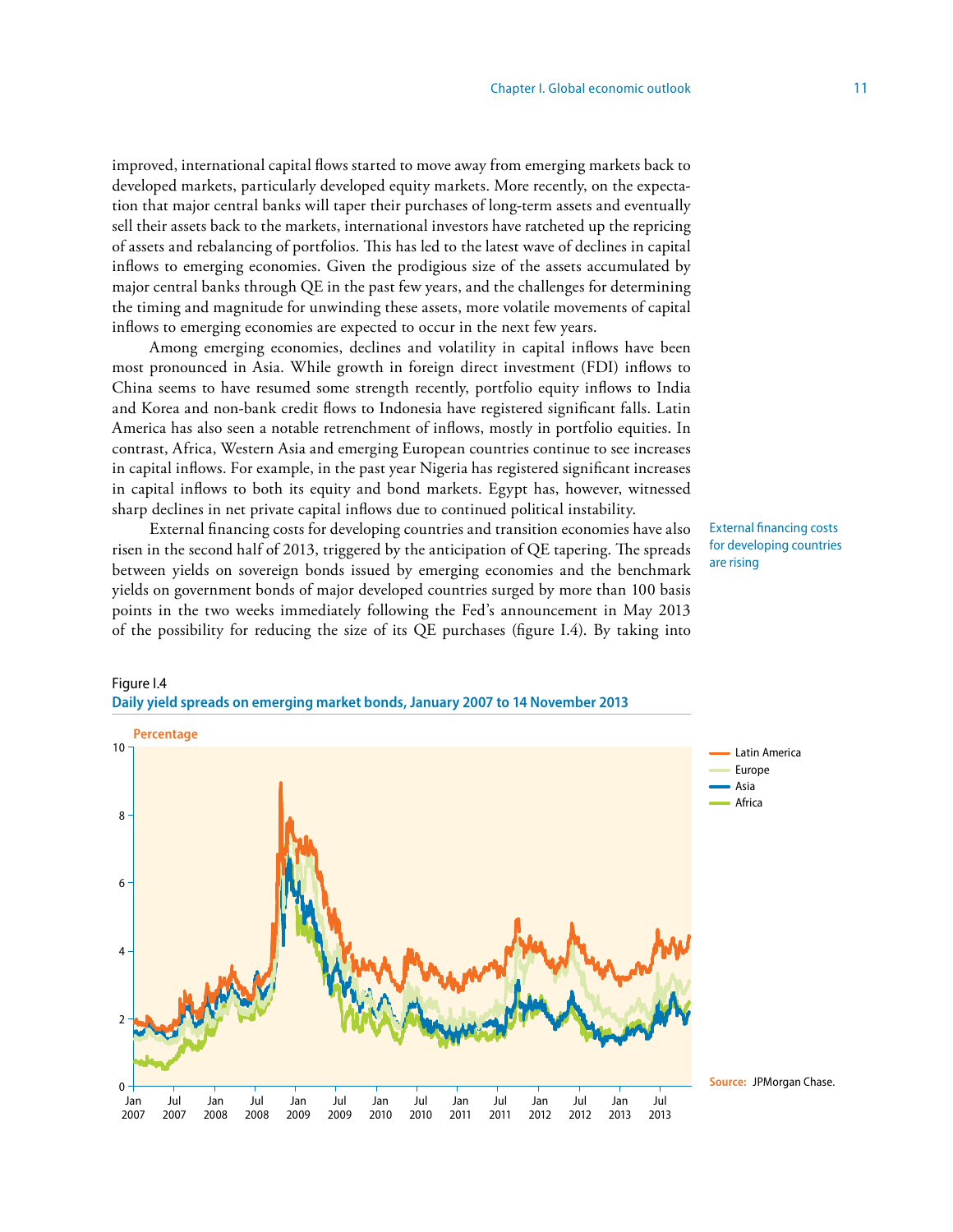account that the benchmark yields on government bonds in major developed countries also increased by about 100 basis points, the costs of external financing for emerging economies, in terms of the yields, actually increased 200 basis points on average. Among emerging economies, the spreads for Latin America are wider than others.

Outward capital flows from emerging economies have continued to increase. In addition to a continued increase in official foreign reserves, which are counted as part of outward capital flows and stood at about \$7.5 trillion by mid-2013 for emerging and developing countries as a whole, private outward capital flows of emerging economies have increased in the past few years at a robust pace, reaching an estimated amount of about \$1000 billion in 2013, almost to the same level as the net capital inflows to these countries. Among emerging economies, China has significantly increased its outward direct investment in recent years, supported by more encouraging government policies promoting its enterprises to "walk abroad". After registering a total of \$88 billion in outward direct investment in 2012, available data have indicated another increase of about 20 per cent in 2013. Many economies in Latin America, such as Brazil, Chile, Colombia, Mexico and Peru, have also increased outward capital flows, mostly in the form of portfolio investments, reflecting the need by companies, banks and pension funds in Latin America to internationally diversify their assets.

ODA to developing countries has contracted in the past two years

Official development assistance (ODA) flows to developing countries contracted in the past two years, falling cumulatively 2 per cent in 2011 and 2012, down to \$126.4 billion.**<sup>6</sup>** Of the 25 Development Assistance Committee (DAC) members, 16 decreased their ODA, mainly owing to fiscal austerity measures. Preliminary data show that bilateral aid from DAC donors to sub-Saharan Africa fell for the first time since 2007, with assistance totalling \$26.2 billion in 2012, a decline of 7.9 per cent in real terms. Aid to landlocked developing countries (LLDCs) and small island developing States (SIDS) also fell. In 2012, the combined DAC donors' ODA was equivalent to 0.29 per cent of their combined gross national income (GNI), far from the United Nations target of 0.7 per cent. ODA flows in 2013 are estimated to remain at the same level as in 2012. Slight increases are expected for 2014-2015, as more DAC members see improvement in their economies and fiscal situations. A strengthening of political commitment in the international community spurred by the United Nations campaign for accelerating progress in the Millennium Development Goals (MDGs) is also expected to support increases.

# Currencies of developing countries under depreciation pressures

Foreign-exchange markets experienced two distinctive episodes during 2013: the early part of the year was highlighted by a dramatic depreciation of the Japanese yen, and in May-June, a number of emerging and developing countries saw the sharp devaluation of their currencies. In the outlook for 2014-2015, major uncertainties and volatility in foreign-exchange markets will still be associated with the currencies of emerging economies.

Among major currencies, the yen devalued significantly vis-à-vis the United States dollar, from 80 yen per dollar by the end of 2012 to about 100 yen per dollar in March 2013, partly reflecting a set of drastically expansionary policies adopted by the

**<sup>6</sup>** For more detailed information and analysis, see *MDG Gap Task Force Report 2013: The Global Partnership for Development—The Challenge We Face* (United Nations publication, Sales No. E.13.I.5), available from http://www.un.org/en/development/desa/policy/mdg\_gap/mdg\_gap2013/mdg\_report\_2013\_en.pdf.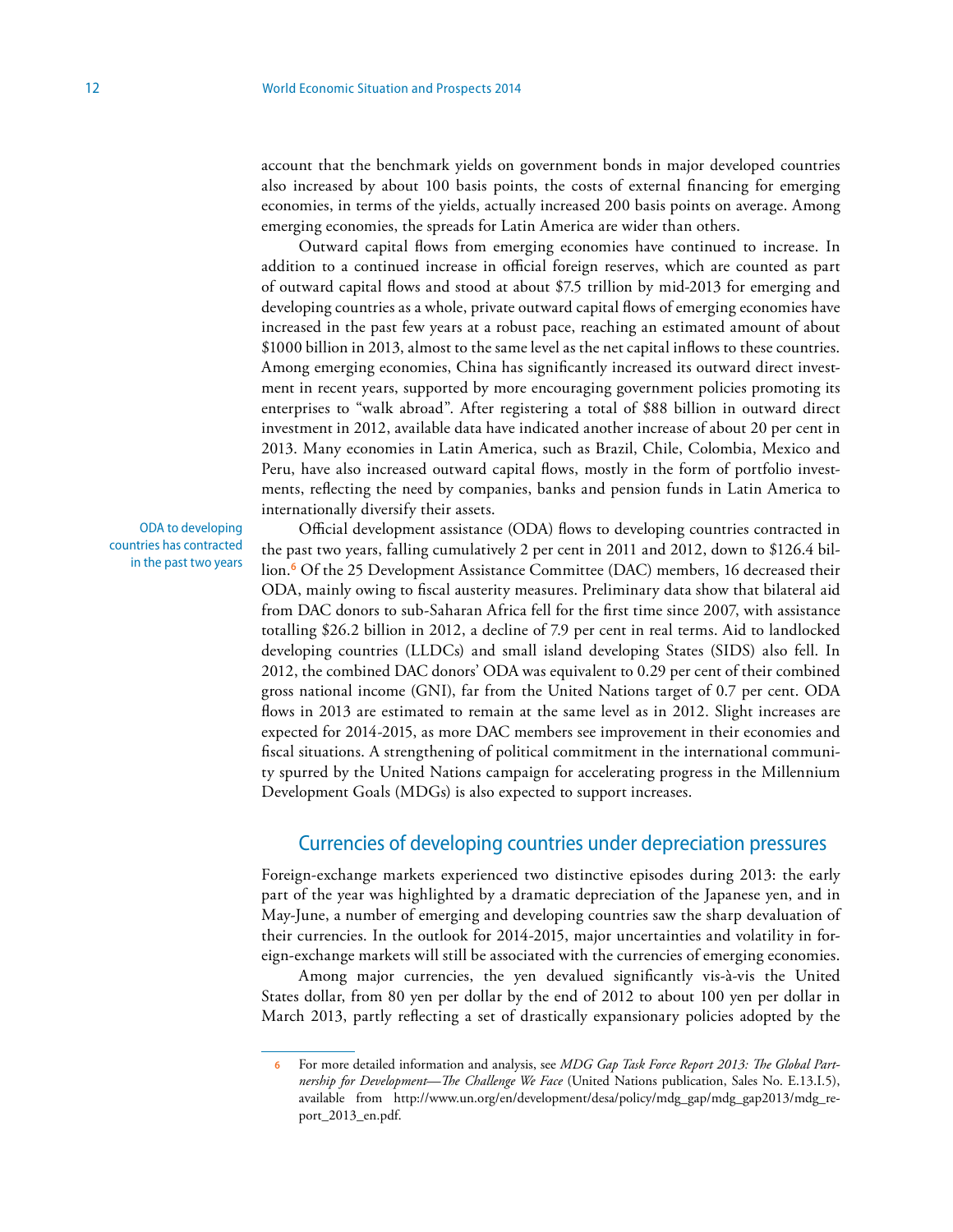new Japanese Administration. The yen has since stabilized within a small range of about 98 yen per dollar. The euro-to-dollar exchange rate saw some fairly wide swings, between 1.28 and 1.34, but with no clear direction during the first half of 2013, and followed by a period of appreciation in the third quarter (reaching 1.38 before dropping to 1.34 during November). Changes in relative risk perceptions were an important driving force. For the last few years these have been evenly balanced between eruptions of the euro area debt crisis and United States fiscal impasses. As the year progressed, however, risks stemming from the European debt crisis subsided significantly, while those in the United States remained in play. In addition, the euro area current-account surplus began to widen notably, but stronger growth in the United States provided some counterbalance. Going forward, however, the shifting balance of monetary policies is expected to play an important role. The European Central Bank (ECB) cut its policy rates in November (the second time in 2013) leading to a sharp drop in the euro. In terms of unconventional policies, the United States is expected to taper its QE programme soon, while the ECB is still entertaining new forms of stimulus. The balance of expected policies in the three areas, coupled with the stronger growth outlook in the United States, leads to an expectation of the dollar appreciating moderately against both the yen and the euro.

Currencies in many developing countries and economies in transition have depreciated vis-à-vis the United States dollar and other major currencies in 2013. Currencies in a number of emerging economies depreciated by the greatest amount in May-June 2013, particularly in Brazil, India, Indonesia, South Africa and Turkey (figure I.6), at the same time that capital inflows to these economies declined. In contrast, the renminbi of China continued to appreciate gradually against the United States dollar and other major currencies. The difference between the trends in the exchange rates of China and other large emerging economies can be accounted for by a number of factors, including much larger foreign reserves, a less open capital account, higher domestic savings, and more concentration of FDI in the capital inflows to China (when compared with the other emerging





# Figure I.5

**Source:** JPMorgan Chase, indexed by UN/DESA. **a** Higher value of index indicates appreciation of the relevant currency vis-à-vis the United States dollar.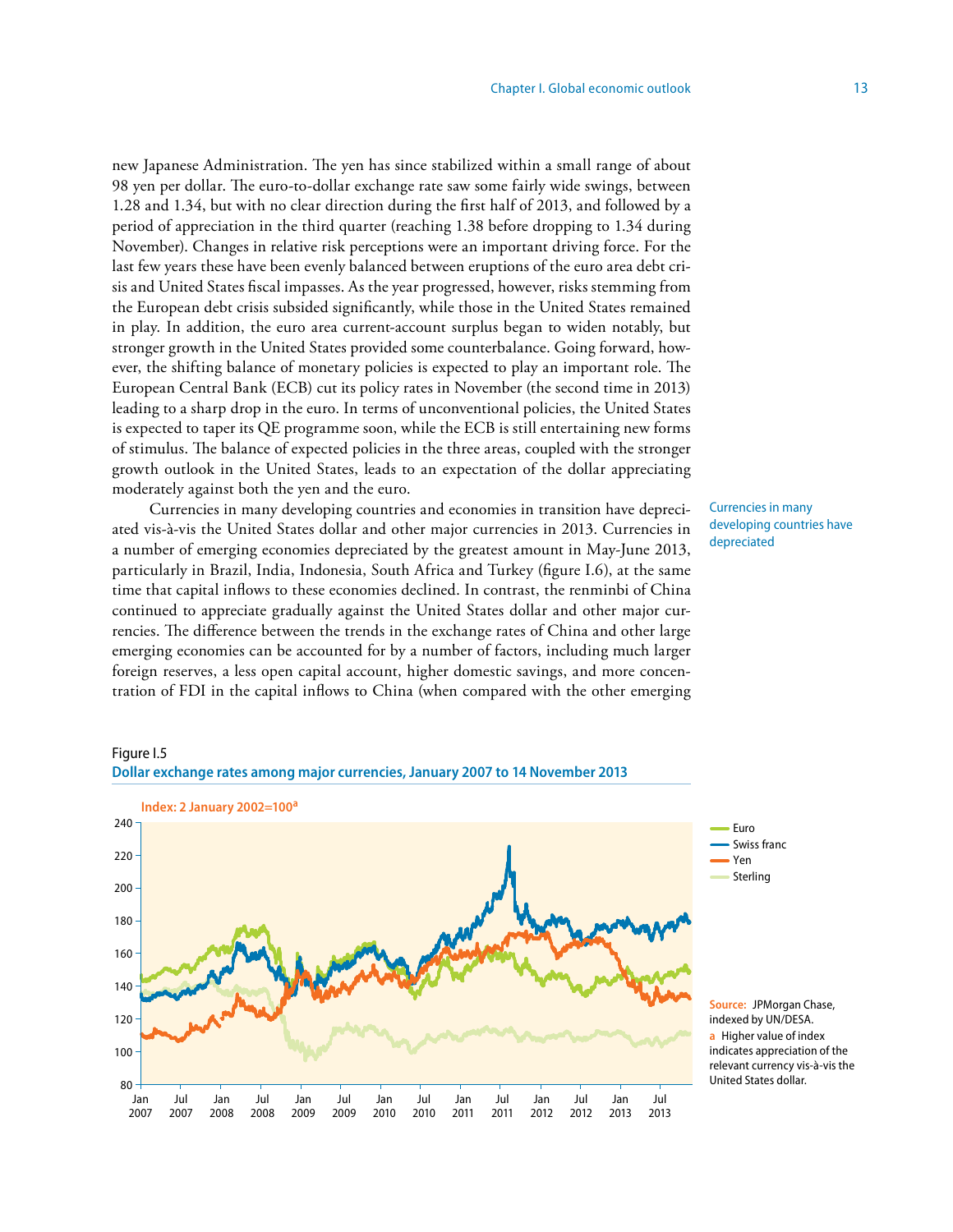

economies). Given the remaining current-account surplus of China vis-à-vis the United States, the renminbi is expected to further appreciate slightly against the dollar in 2014- 2015, unless China liberalizes its capital and financial accounts soon, which could trigger more capital outflows and renminbi depreciation. The currencies of other emerging economies are likely to remain under depreciation pressures.

## Prices of primary commodities on a moderate downtrend

The prices of most primary commodities have declined moderately during 2013 (figure I.7), mainly driven by generally weak global demand as global economic growth remained anaemic (see chapter II for more information). Different patterns continue to be evident across different commodity groups, as prices are also determined by various factors on the supply side. In the outlook, with global demand expected to pick up moderately in 2014-2015, commodity prices are expected to stabilize, although they are still subject to changes in supply-side factors, such as weather conditions (for agricultural commodities) and geopolitical tensions (for oil).

Oil prices were on a downward trend in the first half of 2013, as global demand for oil weakened along with the deceleration in world economic growth overall. Geopolitical tensions can entail a large risk premium on oil prices, particular when oil supply is also tight. Most recently, global oil supply has been declining modestly: increased oil supply in North America has been offset by declines in the North Sea, while high Saudi output only partly counterbalanced a collapse in Libyan production. In the outlook, by assuming no further significant eruptions in geopolitical tensions, the Brent oil price is expected to be about \$108 per barrel (pb) for 2014-2015, compared with an estimated average of \$108.1 pb for 2013 and \$111.6 pb in 2012.

As production is expected to increase by a large margin in 2013-2014, food prices declined steadily during 2013, with prices for wheat, maize and rice declining by about

The downturn in commodity prices is expected to stabilize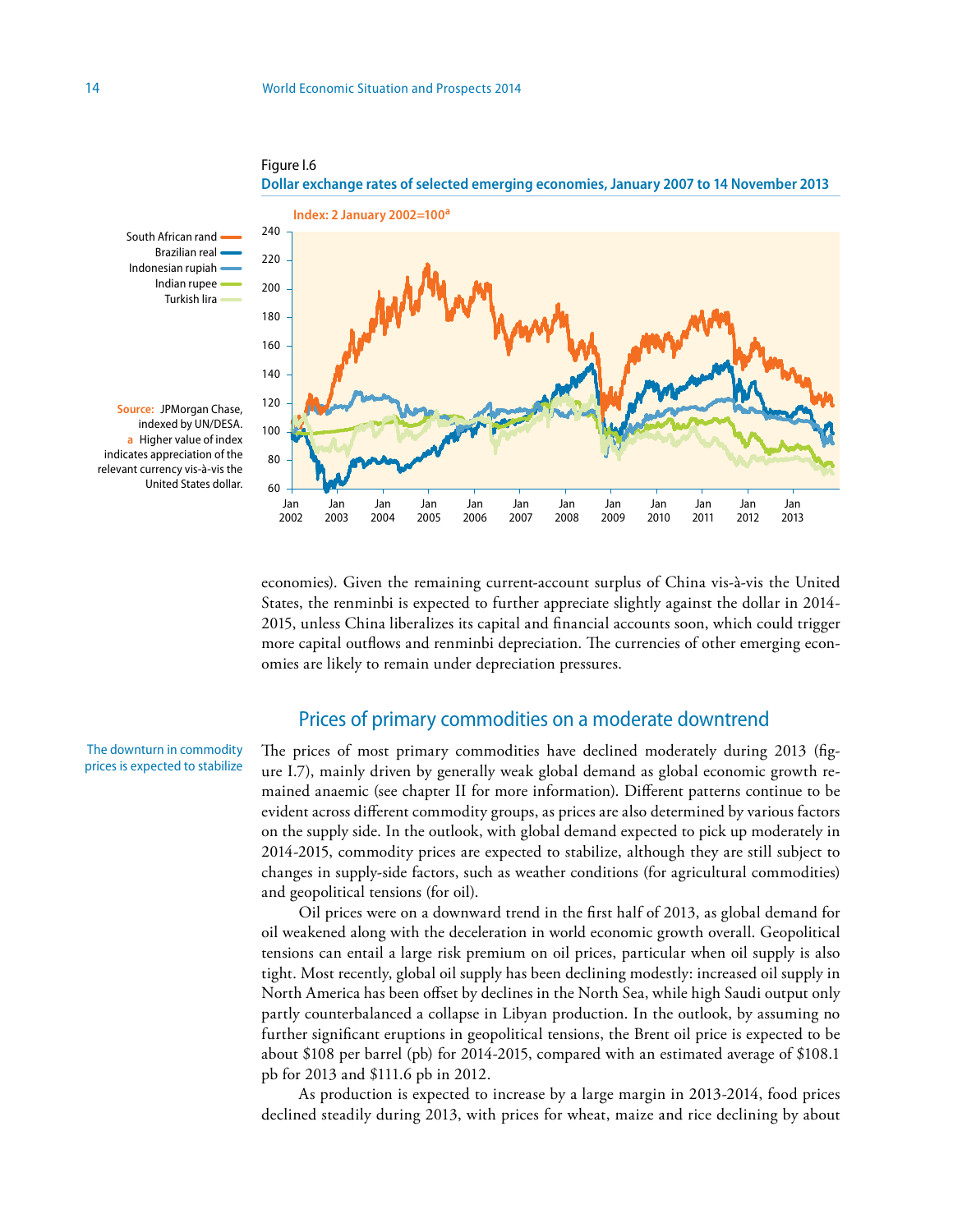

# Figure I.7

5-10 per cent. In the outlook, food prices are projected to moderate further in 2014-2015 based on the assumption of continued increases in the global production of these grains.

Prices of minerals, ores and metals strengthened in early 2013 but fell markedly in the latter part of the year, owing to weaker than anticipated global growth—the deceleration in the growth of emerging economies being particularly notable. For example, price indices for aluminium, copper, nickel, and zinc registered a steady decline during 2013, while the price of iron ore also declined significantly. In the outlook for 2014-2015, the prices of minerals, ores and metals are projected to stabilize and register modest gains as global demand improves.

# International trade flows remain sluggish

International trade as the engine for global growth has shifted to a low gear over the past two years. After growing at a sluggish pace of less than 3 per cent in 2012, as measured by the volume of world exports, international trade flows are estimated to have grown by 2.3 per cent during 2013 (figure I.8). Notably, the ratio between the growth of world trade and the growth of global output is at a historical low. While protracted anaemic import demand from major developed countries can explain part of the cyclical downturn in trade activity, the lack of any progress in multilateral trade negotiations over the past decade may have reduced the momentum in creating new trade flows in the world economy. On the other hand, South-South trade is still demonstrating more dynamic patterns and becomes a major driver for the growth of international trade as a whole. The feedback effects of slow international trade growth have in turn dragged down the growth of global output. In the outlook, international trade is expected to pick up the momentum gradually, growing at 4.7 and 5.2 per cent in 2014 and 2015, respectively.

Trade as the engine for global growth has shifted to a low gear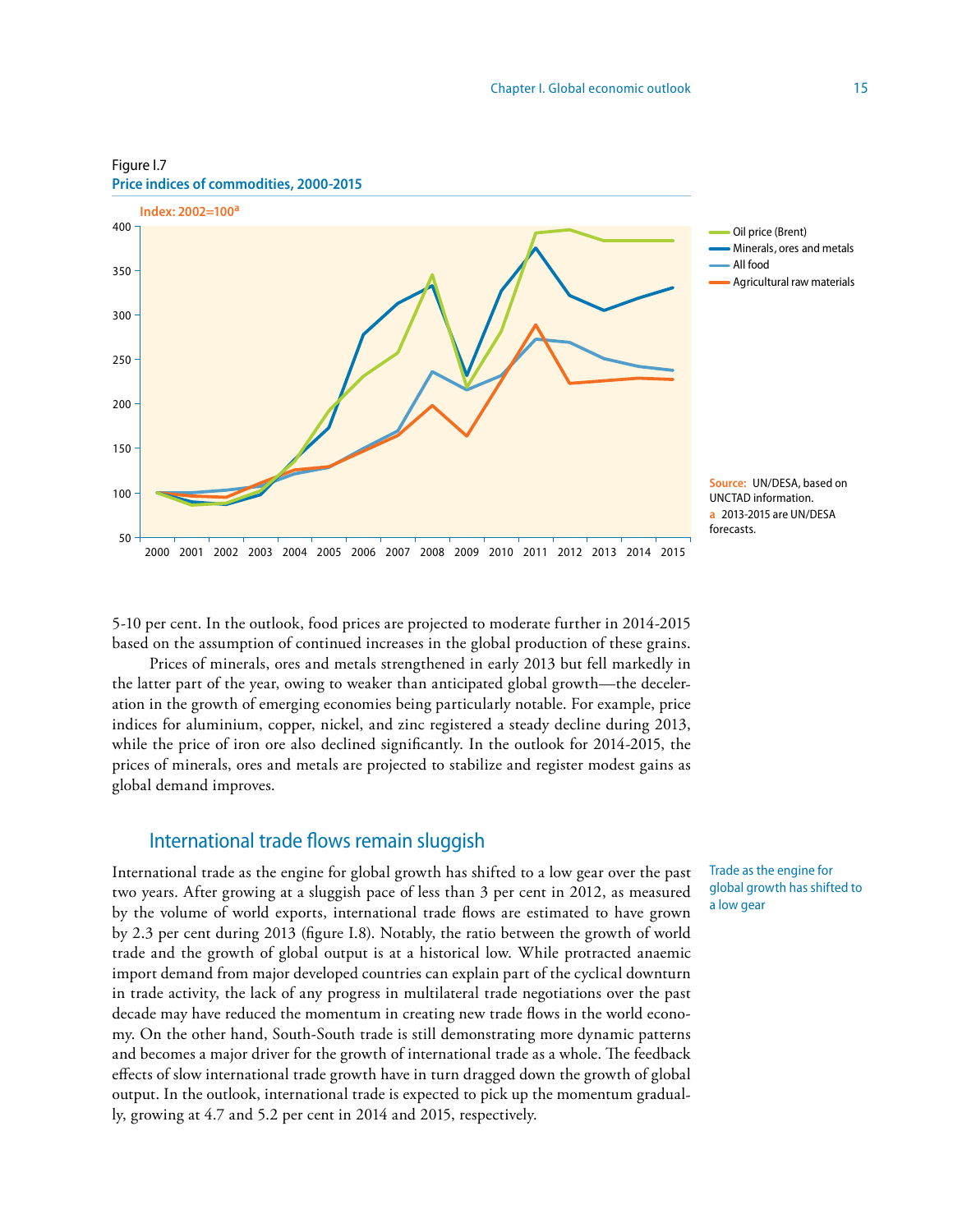

Global imbalances narrowing to a benign level

Figure I.8 **Index of world merchandise trade, January 2006-August 2013**

Effort is needed to prevent imbalances from widening to excessive levels in the longer run

Adjustment of the imbalances is both structural and cyclical

Global imbalances, namely, the current-account imbalances across major economies, continued to narrow to a benign level in 2013 (figure I.9). Such narrowing is not considered to be an imminent threat to the stability of the world economy, although efforts to strengthen international policy coordination should continue in order to prevent the imbalances from widening to excessive levels again in the longer run.

The United States remained the largest deficit economy, with an estimated external deficit of about \$410 billion (2.4 per cent of GDP) in 2013, down from \$450 billion in 2012, and substantially lower than its peak of \$800 billion (6.0 per cent of GDP) registered in 2006. The external surpluses in China, the euro area, Japan and a group of fuel-exporting countries, which form the counterpart to the United States deficit, have narrowed accordingly, albeit to varying degrees. China, for instance, is estimated to register a surplus of just above 2 per cent of GDP in 2013, a sharp decline from a high of 10 per cent of GDP in 2007. Japan is expected to register a surplus of about 1 per cent of GDP in 2013, also a significant reduction from its peak level of 5 per cent of GDP reached in 2007. The current account for the euro area as a whole is in surplus of 2.5 per cent of GDP, with Germany's surplus remaining above 5 per cent of GDP. Large surpluses relative to GDP are still present in oil-exporting countries, reaching 20 per cent of GDP or more in some of the oil-exporting countries in Western Asia. These countries plan to share the wealth generated by the endowment of oil with future generations through a continued accumulation of surpluses in the foreseeable future.

While some of the adjustment of the imbalances in major economies reflects certain improvements in the unbalanced domestic structure of these economies, a large part of the adjustment reflects a cyclical downturn—that is, a weakening in external demand from the deficit countries, rather than a strengthening of external demand from the surplus countries. In the United States, a corresponding narrowing of the saving-investment gap reflects a slight decline in the savings rate in 2013 and a large moderation in investment. In the outlook for 2014-2015, the current-account deficit in the United States is expected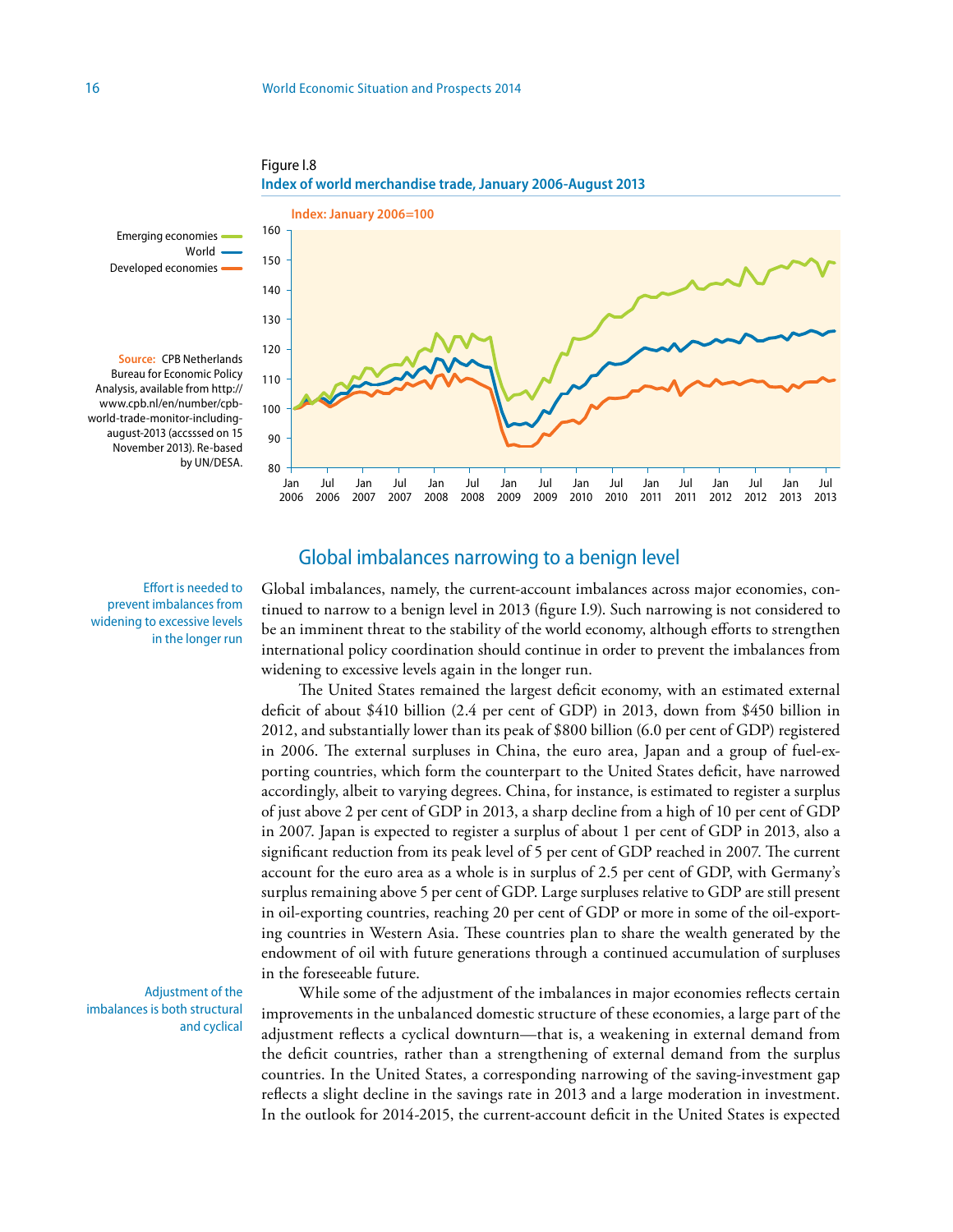#### **Current-account balances as a percentage of world gross product** 3 China East Asia excluding China T. Germany and Japan 2 Oil exporters United States Rest of the world European Union excluding 1 Germany  $\Omega$ -1 **Source:** IMF, World Economic -2 Outlook database, October 2013 for historical data, and Project LINK for the forecasts in 2013-2014.-3 1997 1999 2001 2003 2005 2007 2009 2011 2013

## Figure I.9 **Global imbalances, 1997-2014**

to remain at the same level relative to GDP. In the surplus countries, the narrowing in the external surplus of China reflects a confluence of a more flexible exchange rate, and the policy measures to move the economy towards greater reliance on domestic demand. Global imbalances are not expected to widen by a significant margin in the next two years.

# **Uncertainties and risks**

The baseline outlook presented above is subject to a number of uncertainties and risks, mostly on the downside. In *WESP 2013*, three major downside risks were identified, namely, a much more detrimental adjustment in the euro area, a "fiscal cliff" in the United States, and a hard landing in some large emerging economies. All three risks manifested themselves to some extent during 2013 and entailed certain costs for the global economy, although not to the full scale that was presented in the downside scenarios. In the outlook for 2014-2015, these risks remain relevant. While the systemic risks in the euro area abated, owing to a number of policy measures adopted over the past year, the real economy in the euro area, particularly in those member countries under debt distress, remains fragile. The United States averted a fiscal cliff in 2013, but fell into fiscal sequestration, and uncertainties remain high about the debt ceiling and the budget for 2014. The slowdown in a number of emerging economies in 2013 was "hard" enough, and many of these emerging economies remain vulnerable in the outlook.

In addition to these remaining risks, new risks are also emerging. One of them is the risk associated with the unwinding of the unconventional monetary policies by the central banks of major developed countries over the course of 2014-2015. As indicated by the mini–financial crisis of mid-2013, sparked by the Fed simply mentioning the possibility of tapering its purchases of assets (tapering should have far less impact than unwinding, as the former continues to add liquidity while the latter withdraws liquidity), this risk could cause substantial instability for the world economy. Moreover, beyond economic risks, geopolitOld risks remain and new risks are emerging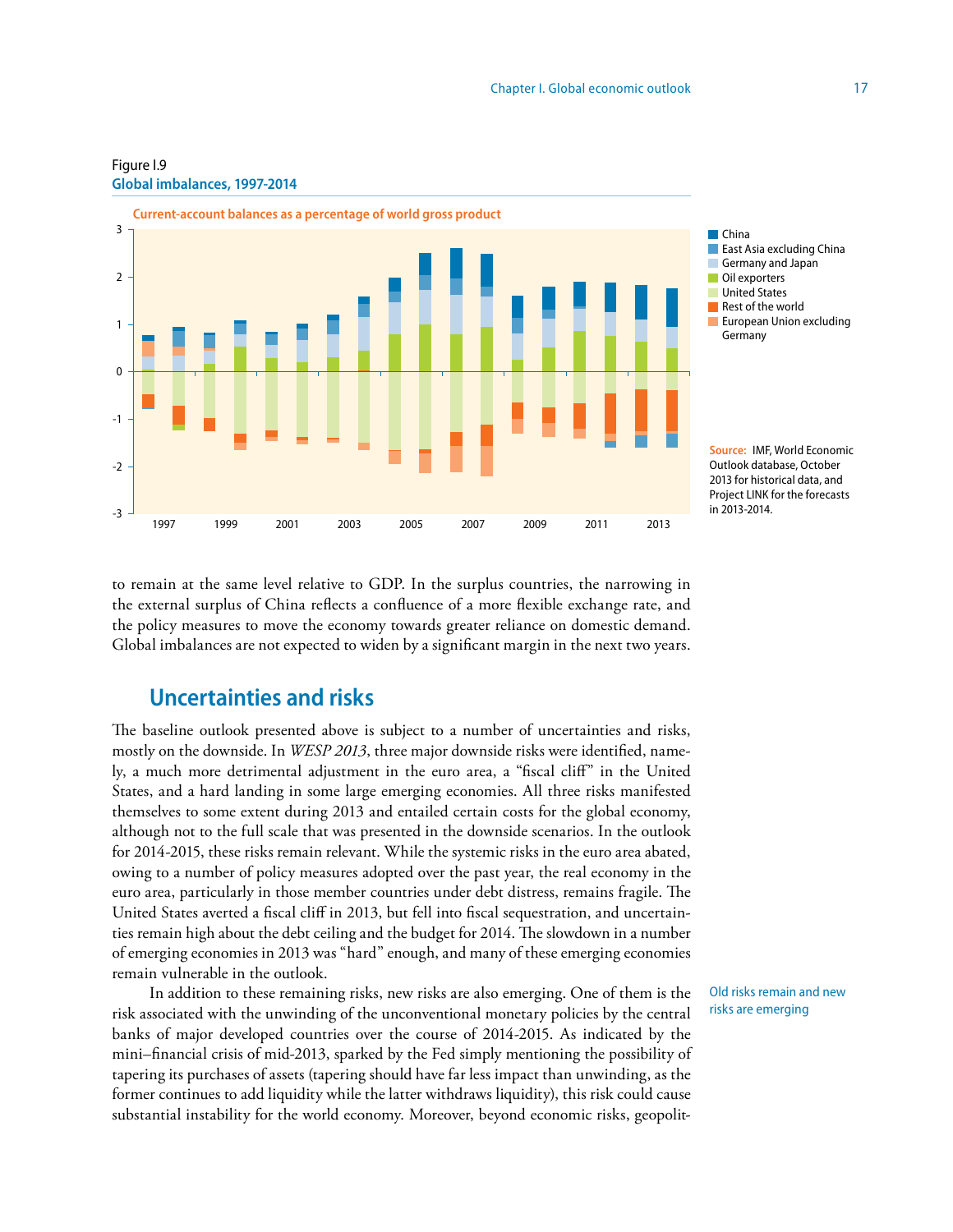ical tensions in Western Asia and elsewhere in the world might spiral out of control. Such tension could lead to economic disruptions directly, or indirectly through rising oil prices. These and other risk factors, unfolding unexpectedly, could derail the world economy far away from the projections outlined in the baseline forecast.

# Uncertainties and risks associated with QE

Great uncertainties and risks for global economic growth and the financial stability of the world in the coming years are inextricably associated with the unconventional monetary policies adopted in major developed countries, or, more precisely, with the process in which the central banks of these countries start to change their stances on these policies.

Since the eruption of the global financial crisis in 2008, central banks in major developed countries have implemented quantitative easing policies to purchase and hold increasingly large amounts of long-terms assets. These policy measures have played a critical role in stabilizing financial markets, injecting liquidity to the beleaguered banks and providing necessary support for economic recovery in general, although the significance of these positive effects is still in question. However, by moving a prodigious amount of financial assets from markets to their own balance sheets, these central banks have also created non-trivial market distortions that repress the risk premiums for certain classes of financial assets and generate moral hazard for commercial banks (allowing them to delay the clean-up of the balance sheets).

QE has led to increased volatility for developing countries

Certain side effects generated by QE have already manifested themselves in the past few years. For example, developing countries have repeatedly complained about the spillover effects of QE on their macroeconomic stability, seeing it lead to increases in volatility in capital inflows, in prices of primary commodities, and in their exchange rates (box I.3). The extra liquidity injected through QE turned out to be beyond the control of the central banks that issued it. From the first round of QE occurring in late 2008 to the current open-ended, ongoing QE, international capital flows have been moving erratically back and forth across developed equity markets, emerging markets and international commodity markets.

During the summer of 2013, the Fed signaled the possibility of tapering the size of its monthly purchases of long-term assets and triggered global financial turmoil. Both equity and bond markets worldwide experienced a sharp sell-off. While equity prices in developed countries recuperated, bond yields remain elevated relative to the level before May 2013. For instance, the yield on the 10-year United States Treasury bond soared by about 100 basis points, reaching the highest level since late 2011. By this measure, all the efforts by the Fed to lower long-term interest rates through the latest round of QE that began in late 2012 were completely undone by the market reaction in just a few weeks. The shocks to emerging markets were more pronounced, leading to substantial declines of capital inflows for the first time since 2009. Equity prices in emerging markets plummeted by about 20 per cent in two months and in the same period, the risk premia, as measured by the spreads of the bond yields, increased by 30 per cent on average. Declines of capital inflows were found to be more acute in such countries as Brazil and India because of the relatively high degree of liquidity in these markets, accompanied by sharp depreciations of the local currencies. Even in China, a seize-up of interbank lending in late June—although rooted mainly in the problems of its own banking system—was to some extent also related to the global financial turmoil.

Both policymakers and financial markets are aware that, in the future, when the central banks start to taper the pace of their asset purchases and eventually unwind the process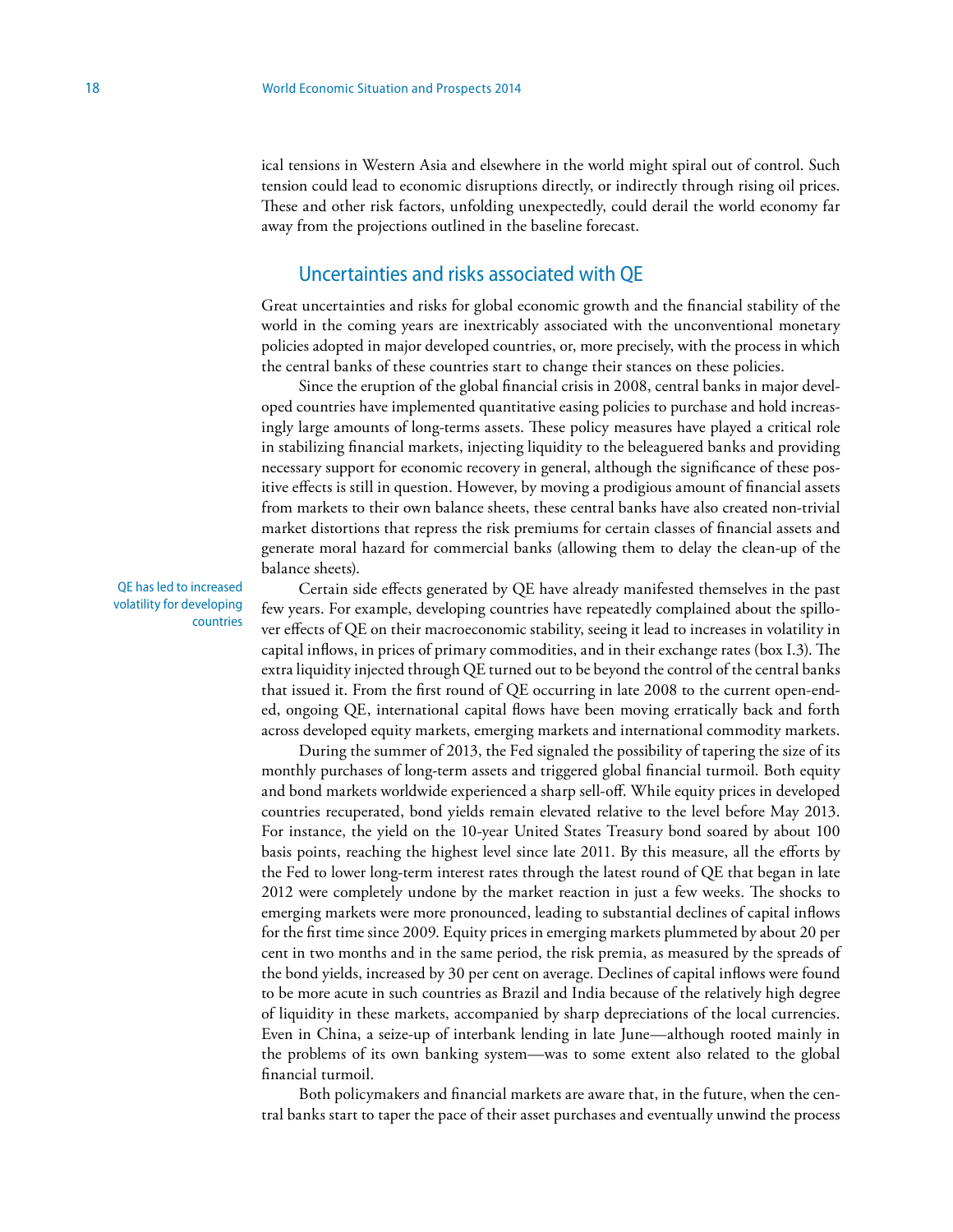#### Box I.3

#### **Spillover effects of unconventional monetary policies in major developed countriesa**

In the aftermath of the global financial crisis, the central banks of the major developed economies lowered their policy interest rates to close to zero, while also aggressively pursuing unconventional monetary policy measures, including quantitative easing (QE)—an expansion of the monetary bases through purchasing and holding of long-term assets (figures I.3.1 and I.3.2).

As a result, developing countries and economies in transition have experienced waves of capital flows over the past few years. These capital flows have directly impacted equity and bond prices in developing countries as well as exchange rates, while also indirectly affecting other variables in developing countries, such as monetary growth, real GDP, exports and imports, and inflation. A number of recent studies have attempted to assess the size and importance of these spillover effects for developing

## Figure I.3.1 **Monetary policies for selected countries**





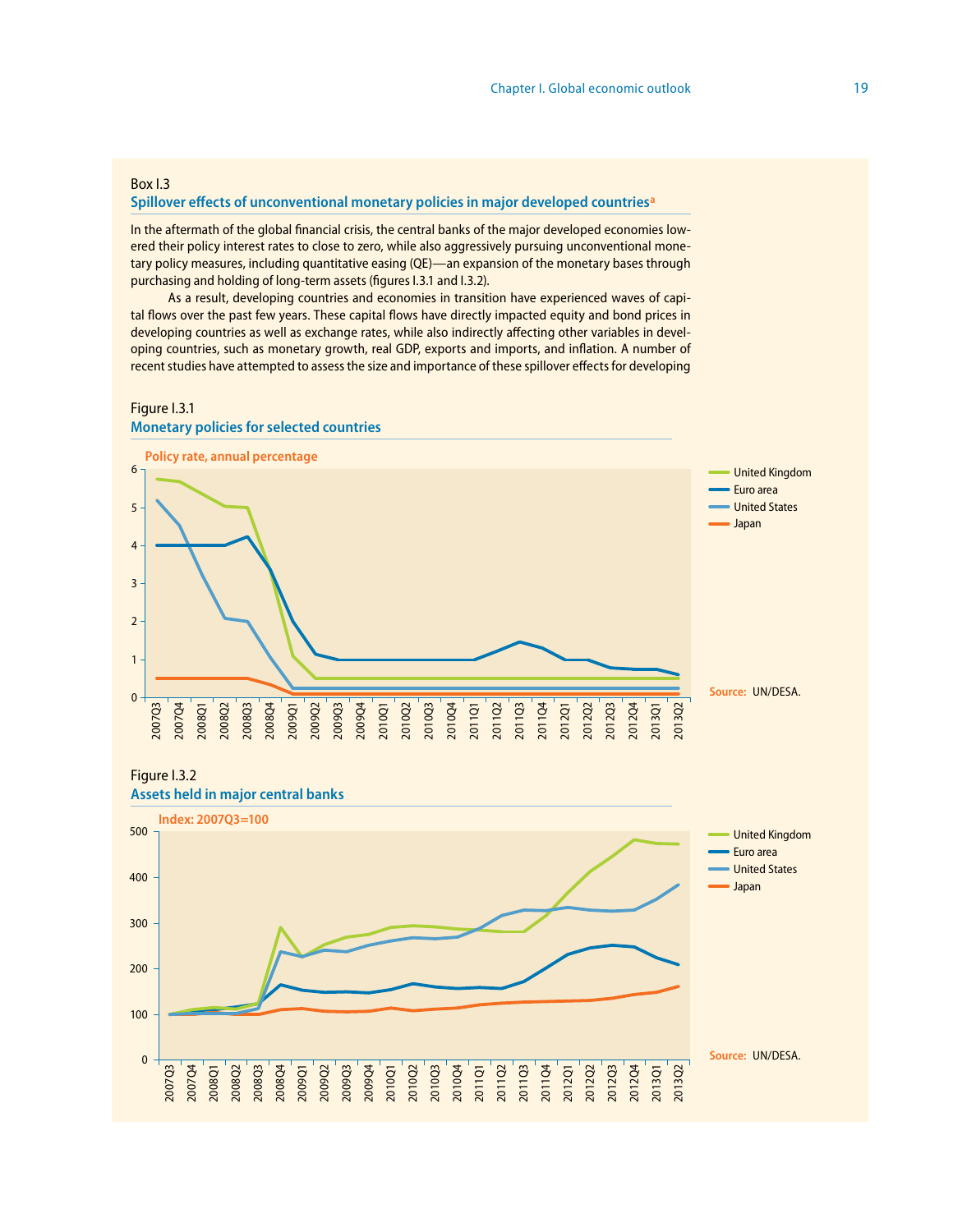#### Box I.3

## **Spillover effects of unconventional monetary policies in major developed countriesa** (*continued*)

economies.**b** While some controversies remain over the exact magnitude of the effects on the different variables, several important findings are summarized as follows.

First, the impact of QE on the developing economies has varied across countries, reflecting the scale of their exposure to developed countries (in terms of both trade and financial linkages), their individual cyclical positions, and the type and scale of responses to capital inflows by the national monetary authorities.

Second, QE seems to have exacerbated the procyclical aspects of capital flows to developing countries. The QE measures enacted in the midst of the global financial crisis—which successfully aimed at market repair and provision of liquidity to financial institutions—contributed to the increased moving of assets out of developing countries. The QE programmes in 2010-2011, by contrast, added significantly to the capital flows that were already moving to the rapidly recovering emerging economies.

Third, QE likely had a significant impact on financial market variables in developing countries, but the impact on the real economy has been much smaller. Overall, QE led to a decline in long-term bond yields, an increase in equity prices, and an appreciation of some, but not all, currencies. Among the largest developing economies, Brazil appears to have experienced the most significant spillover effects from the QE measures, including a significant appreciation of its currency in 2011-2012, which probably hampered the export sector.

Fourth, the availability of ample credit in low yields for an extended period of time led to an increase in household and corporate debt in some countries in East Asia (Indonesia, Malaysia and Thailand, for example) and Latin America (Brazil, among others).

In recent months, the focus of policymakers has shifted towards the upcoming tapering and eventual unwinding of the asset purchase programmes in developed economies, the United States in particular. The main financial stability risks of such an exit are associated with the following factors: potential shifts in market sentiment, which may lead to sharp increases in bond yields; financial market turbulence, due to massive global portfolio rebalancing; and funding challenges faced by banks, which may negatively impact the availability of credit to households and businesses.

The degree to which developing countries will be affected by the exit of QE policies could mirror—at least to some extent—the degree to which they were affected initially and will likely depend on similar factors, such as: trade and financial linkages with developed economies; the depth of their financial markets; the scale of their external imbalances; the size of the corporate and household debt levels; and the policy responses undertaken. However, as previous capital crises in developing countries have shown, reversals in capital flows can be much more abrupt and disruptive. Vulnerable countries should therefore take action to strengthen balance sheets, reduce external imbalances and improve macroprudential regulation.

(by selling the assets back to markets), investors will inevitably have to reprice the assets and rebalance their portfolios. The hope is that, by then, banks, investors and the economy at large will be in a more robust position to endure such adjustments and the central banks will be able to engineer a smooth exit.

However, the market reaction—or over-reaction—in the summer of 2013 to the mere possibility of tapering QE in the United States has dimmed this hope and provided a vivid and timely alert to the risks for a bumpy rather than smooth exit.

A bumpy exit from QE programmes could lead to a number of problematic developments: a surge in long-term interest rates, not only in developed economies but also in developing countries; a sell-off in global equity markets; a sharp decline of capital inflows to emerging economies; and a spike in the risk premia for external financing in emerging economies. Exactly because of the large scale of the assets the major central banks have accumulated in the past few years through QE, the magnitude of these shocks from the unwinding could be equally significant. For example, the QE programmes have led to a broad-based shift into fixed-income assets with longer durations; the increased duration has

**a** This box draws from Tatiana Fic's presentation at the UN/DESA Expert Group Meeting on the World Economy held on 21-23 October 2013 in New York, "The spillover effects of unconventional monetary policies in major developed countries on developing countries", available from http://www.un.org/en/ development/desa/policy/ proj\_link/.

**b** In addition to the study by Fic (ibid.), this includes, for example, Qianying Chen and others, "International spillovers of central bank balance sheet policies", BIS papers, No. 66 (October, 2012), Basel, Swtizerland: Bank for International Settlements; and Marcel Fratzscher, Marco Lo Duca and Roland Straub, "On the international spillovers of US quantitative easing", ECB Working Paper Series, No. 1557 (June, 2013), Frankfurt, Germany: European Central Bank.

A bumpy QE exit could lead to a surge in long-term interest rates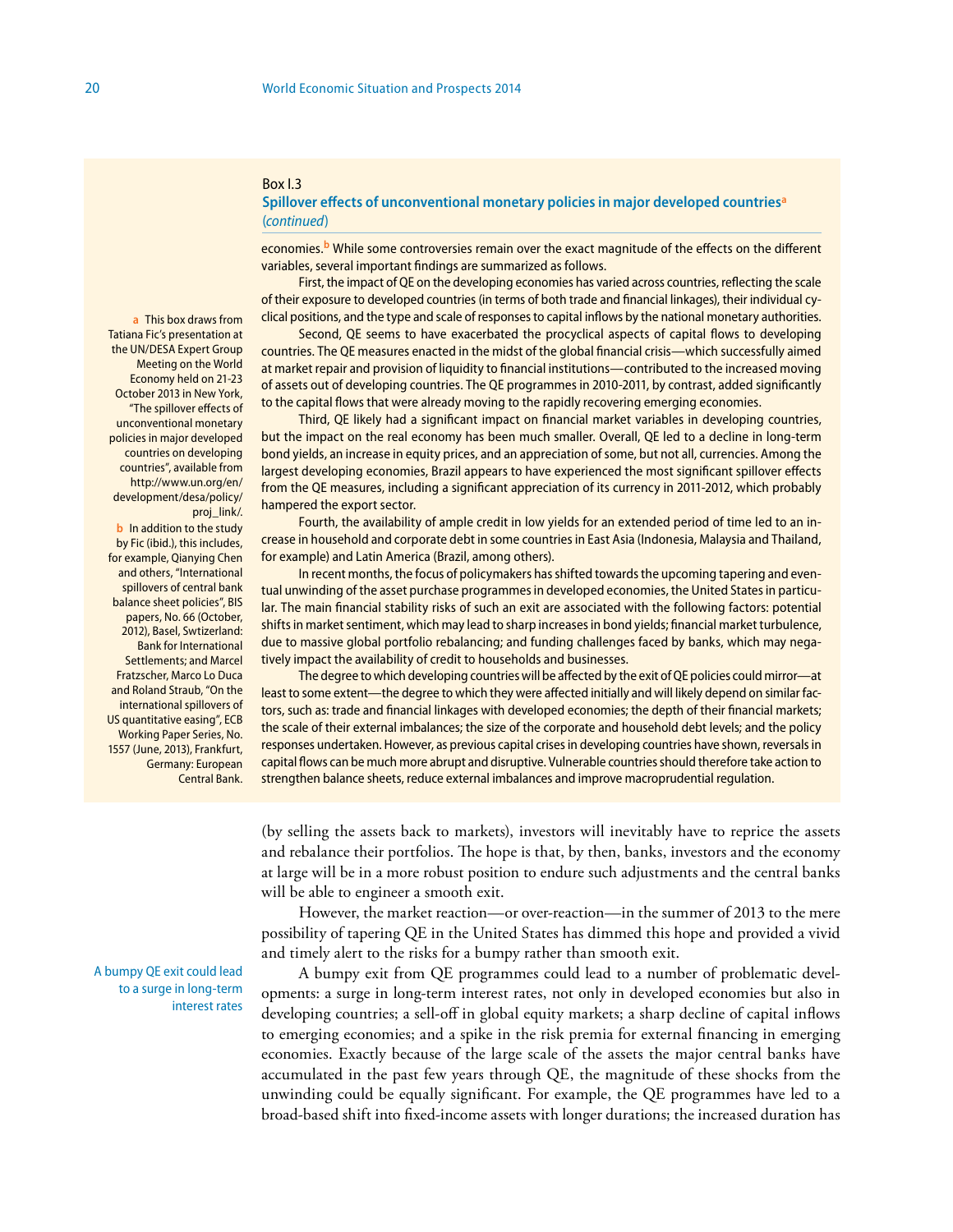significantly increased the potential losses to the holders of those portfolios when interest rates rise. Moreover, as QE moved a large proportion of the long-term bonds out of the markets, it reduced market liquidity, which in turn could intensify the shocks and lead to an overshooting of long-term interest rates.

More importantly, those first-round shocks in international financial markets could transmit quickly to the domestic real economic sectors of both developed and developing countries. For example, in major developed countries, such as the United States, a marked increase in long-term interest rates would be detrimental not only to banks, in terms of funding challenges, but also to households and businesses, in terms of higher financial costs. This could stifle the fledgling recovery in private consumption and business investment. In fact, the 100-basis-point increase in benchmark long-term interest rates during the financial turmoil of May-June 2013 has already left a measurable imprint on the housing sector in the United States. As mortgage interest rates spiked, the recovery in the housing sector weakened notably.

In emerging economies, higher benchmark interest rates, rising risk premia on external financing, and the decline in capital inflows would exacerbate the challenges they are already facing—that is, a slowdown in GDP growth and a further narrowing of policy space—especially for those economies with large twin deficits and elevated inflation (see more discussion below).

## Vulnerability of emerging economies to external shocks

Many large developing countries, including Brazil, China, India and the Russian Federation, saw a significant deceleration in GDP growth in the past two years (box I.4), due to a combination of challenging external conditions and domestic impediments. In the baseline outlook discussed earlier, growth in these economies is expected to strengthen in some cases, such as Brazil and India, and to stabilize in others, such as China. Risks remain, however, for a hard landing for some of these economies.

The financial turbulence encountered by many emerging economies during 2013 has reminded the world of the Asian financial crisis of 1997-1998. Several aspects prompt comparison between the vulnerability facing emerging economies today and the situation in the run-up to the Asian financial crisis. A few indicators are selected from three Asian economies involved in the Asian financial crisis (Indonesia, the Republic of Korea and Thailand) to compare with five economies most affected by the current episode (Brazil, India, Indonesia, South Africa and Turkey).

## Box I.4

## **Growth slowdown in the BRICS**

In many large developing countries, including the BRICS (Brazil, the Russian Federation, India, China and South Africa), economic growth has weakened considerably over the past two years and is now well below the pre-crisis level. For 2013, weighted gross domestic product (GDP) growth in the BRICS is projected at 5.6 per cent, down from an annual average of about 8 per cent during the period 2000-2008.

An important question is how much of the recent slowdown in these emerging economies is cyclical and temporary, and how much is structural and longer-term. The former implies that growth in these economies could return to the same high growth paths they enjoyed prior to the global financial crisis, once the cyclical conditions (such as external demand from developed countries) improve. The latter, on the other hand, suggests that these economies would, in the longer-term, face a "new normal" growth path that is notably slower than before the crisis.

Shocks in international financial markets could transmit quickly to the real economy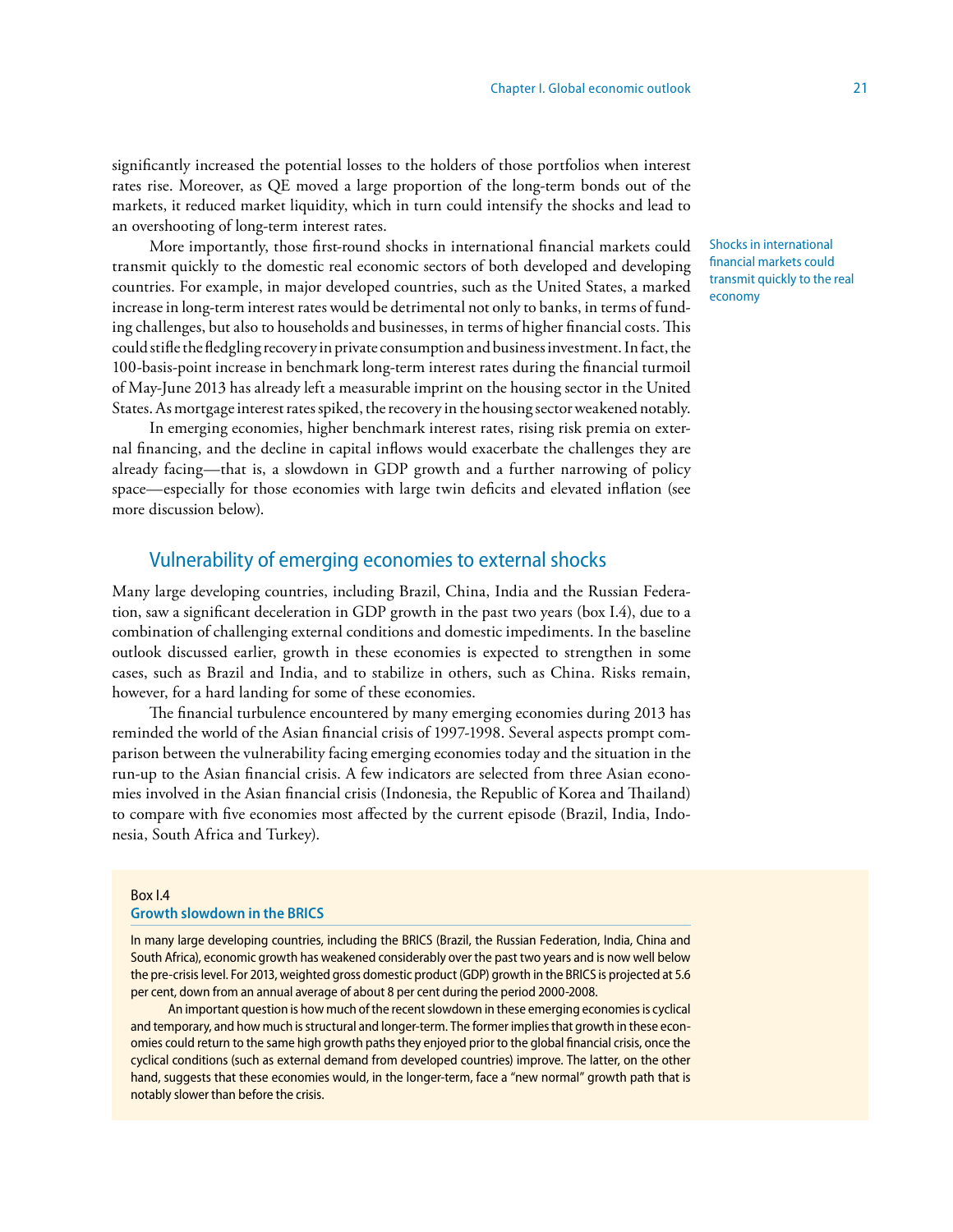## Box I.4 **Growth slowdown in the BRICS** (*continued*)

A standard growth decomposition exercise for the BRICS for the period 1996-2012 can reveal some interesting features about the growth deceleration in these countries.**a** By a production function approach, GDP growth can be decomposed into the contributions from three sources: growth in labour inputs, accumulation in capital, and increase in total factor productivity (TFP)—a catch-all category that measures the overall efficiency of the economy in transforming labour and capital into output. As illustrated in the figure below, most of the decline in GDP growth triggered by the eruption of the global financial crisis of 2008 can be attributed to a drop in the growth of TFP. However, the contributions from growth in labour (measured as total employment (quantity) adjusted for changes in the composition of labour) and capital have also been on a downward trend in recent years. One caveat about this exercise is that since TFP is estimated as the residual, a large part of its fluctuation in the aftermath of the financial crisis may reflect a cyclical movement caused by changes in aggregate demand, rather than a structural change in technological advance or other supply-side factors.

A number of recent studies, with various more sophisticated approaches, including structural modelling and time-series analysis techniques, have offered more information. **<sup>b</sup>** Estimates of potential output and output gaps (the gap between actual GDP growth and potential growth) in the BRICS suggest: First, prior to the crisis, from 2005-2008, actual GDP grew faster than potential output, resulting in a significant positive output gap at the onset of the crisis. The rising output gap was associated with a marked increase in inflation in all of these economies, except Brazil. The output gap was probably largest in the Russian Federation and South Africa. Second, potential GDP growth seems to have declined in the aftermath of the crisis in all five economies, with the decline most pronounced in China and India. And third, small negative output gaps are currently estimated for these economies, with the largest gap in India.**<sup>c</sup>**

The estimated decline in the potential growth, combined with relatively small negative output gaps, suggests that the pace of economic expansion in the BRICS will remain notably below the pre-crisis period. A moderate cyclical upturn is expected in the near term, particularly in India, but more lasting progress will depend on policies and reforms to remove supply-side bottlenecks to growth. In most economies, this will require increased efforts to stimulate capital accumulation, promote technological advances, strengthen human capital and improve the functioning of labour markets.



**a** See The Conference Board *Total Economy Database*™, January 2013, available from http://www. conference-board.org/data/ economydatabase/.

**b** These analyses include work by the World Bank, including the Global Economic Prospects: Less volatile but slower growth (June, 2013), the IMF, as well as national authorities. c Despite a significant negative output, inflationary pressures in India have remained elevated, largely owing to structural bottlenecks. This recently led India's central bank to raise interest rates even as current output growth is considered to be below potential. **Source:** UN/DESA.

Capital (ICT and non-ICT) Labour (quantity and composition) Total factor productivity

Figure I.4.1

**Source:** UN/DESA, based on data from The Conference Board.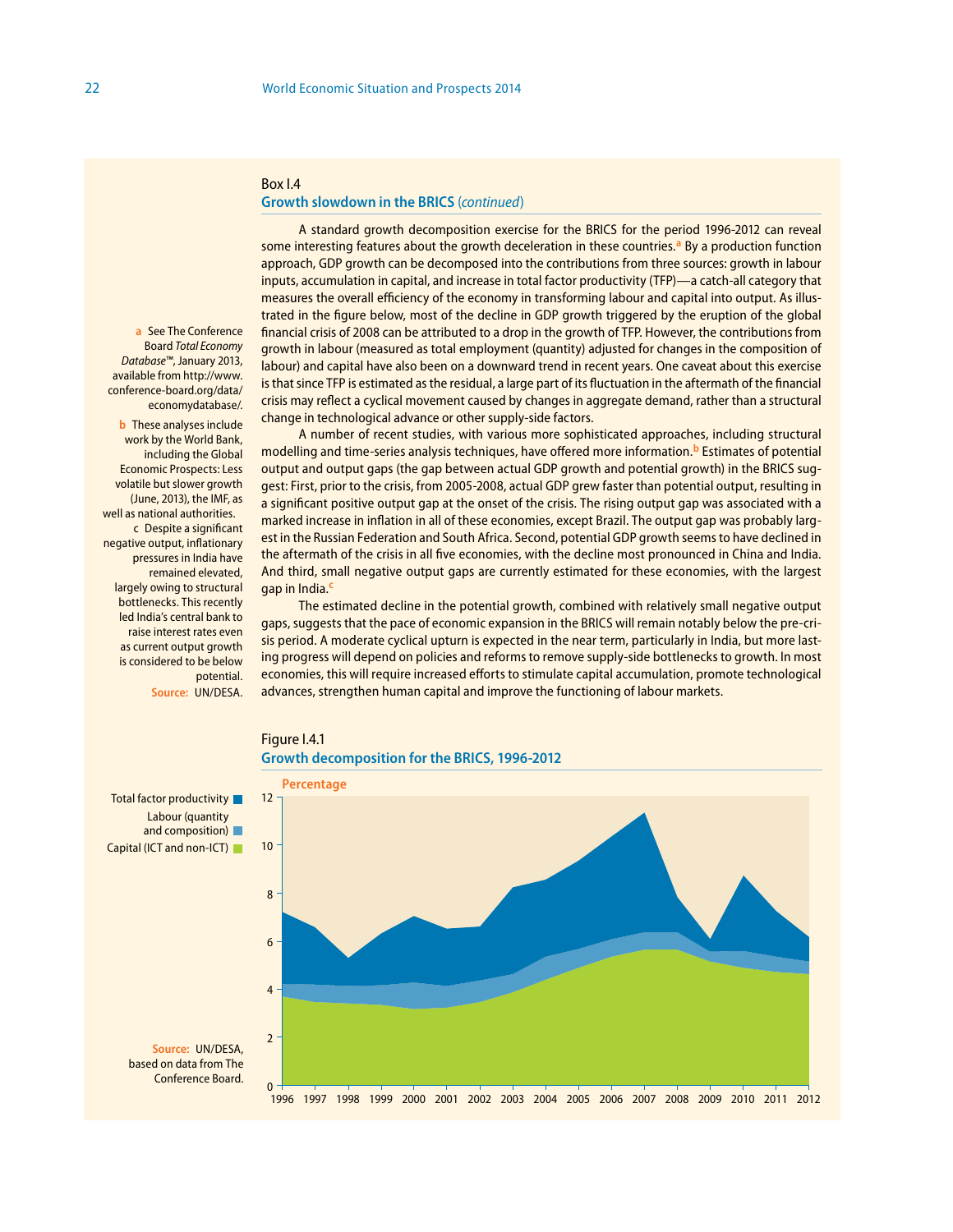## *Volatility of capital inflows*

As in the Asian financial crisis, the latest financial turmoil experienced by emerging economies has also been driven by procyclical movements in fickle international capital flows.

In the run-up to the Asian financial crisis, net private capital inflows to emerging economies increased by about 90 per cent from 1994 to 1996, followed by a sharp decline of 50 per cent. Currently, net private capital inflows to emerging economies increased by 85 per cent from the trough of 2008 to 2012, followed by an estimated decline of 12 per cent in 2013.

## *Current-account balances*

In the three years before the Asian financial crisis, the three selected economies all experienced increases in their current-account deficits, with Thailand registering the greatest increase, from 5.4 per cent of GDP in 1994 to 8 per cent in 1996 (figure I.10). In comparison, all five sampled economies have been running current-account deficits in the past few years, with the largest deficit in Turkey, at 9.7 per cent of GDP in 2011. India's deficit was also sizeable at more than 5 per cent of GDP.

#### *External debt*

Measured by the ratio of foreign debt to GDP (figure I.11), among the three selected economies for the Asian financial crisis, Thailand had the highest external debt ratio of 50 per cent in 1996. In the current episode, India and Turkey have the highest external debt-to-GDP ratio of about 20 per cent.

In addition, currency and maturity mismatches in emerging markets' balance sheets (particularly of the private sector) played a central role in the Asian financial crisis, but are less pronounced this time. In South Africa, for instance, approximately two thirds of the total external debt is in domestic currency and only about 10 per cent of total external debt is short-term debt denominated in foreign currency. Similarly, India's short-term external debt accounts for only about 5 per cent of GDP.

#### Figure I.10



**Current-account imbalances for selected countries**

Procyclical and fickle movements pervade international capital flows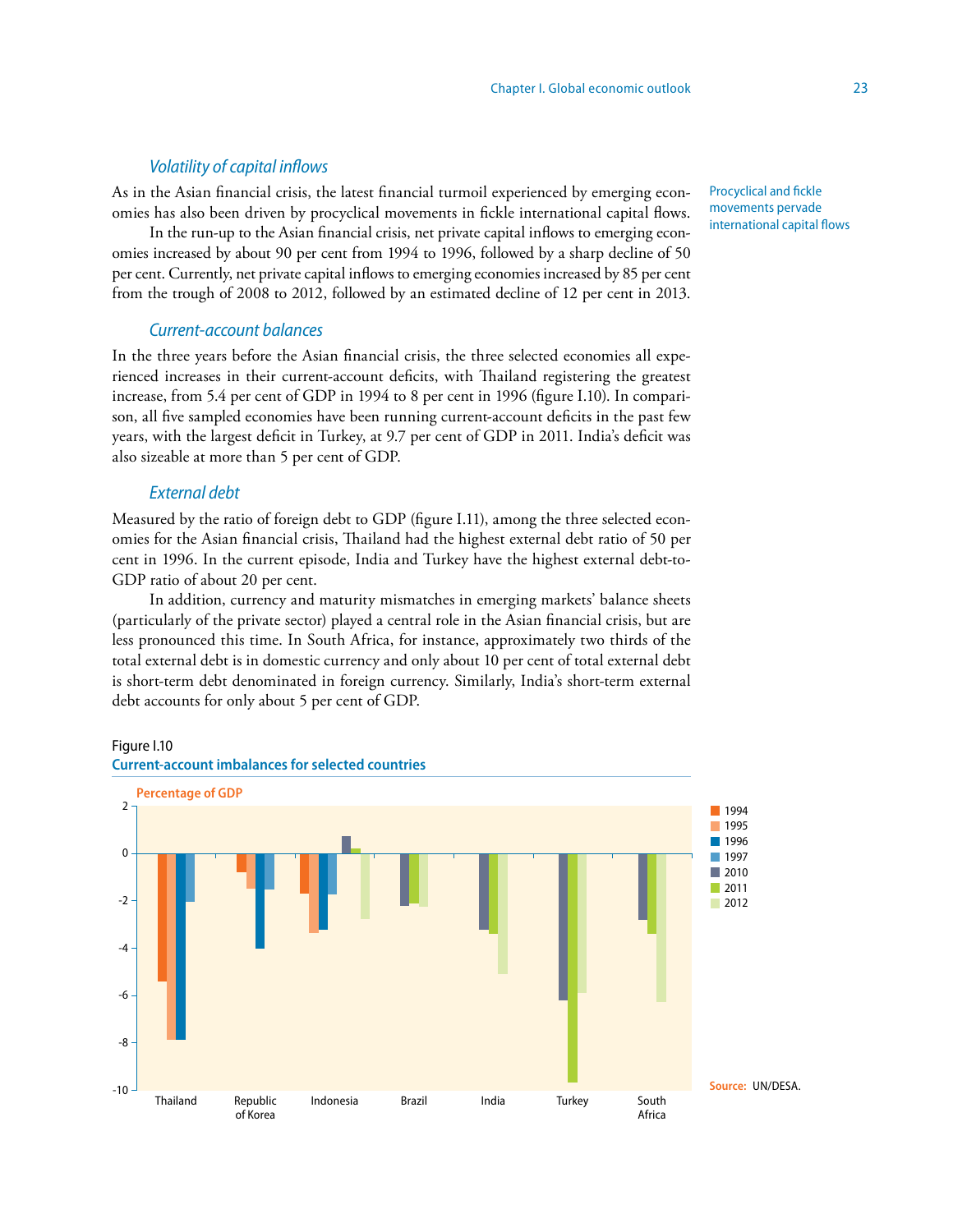

## *Exchange-rate regimes*

In the 1990s, most emerging economies adopted a fixed exchange-rate regime, pegging their currencies to the United States dollar, or other major currencies. The fixed exchange-rate regime caused at least two types of problems. First, in the run-up to the financial crisis, the fixed exchange-rate regimes tended to lead to overvaluation of the local currencies when these countries experienced higher inflation than that in the United States, and/or when they encountered adverse shocks to their exports. Second, when the crisis erupted, the fixed exchange-rate regime also obligated these countries to defend their currencies by selling their foreign reserves, only to watch those hard-earned reserves quickly drain away.

Most emerging economies have recently adopted more flexible exchange-rate regimes

In contrast, most emerging economies have recently adopted floating, or managed floating exchange-rate regimes. A sharp devaluation of the local currency in a short period is still harmful for emerging economies, in terms of the adverse effects on inflationary pressures and losses on the balance sheets of businesses. But a flexible exchange-rate regime can, to some extent, act as a relief valve—it offsets part of the external demand shocks on the domestic economy, through adjustments to relative prices between the external sector and the domestic sector. Because of the flexible regime, the authorities do not have to vigorously defend their currencies at any preset level, thus avoiding rapid exhaustion of their foreign reserves.

## *Foreign reserves*

Before the Asian financial crisis, foreign reserves in the Republic of Korea were at about 5 per cent of GDP, Indonesia about 8 per cent and Thailand about 20 per cent (figure I.12). When they began defending their currencies from depreciation, foreign reserves were rapidly depleted, forcing these economies to seek aid from international financial institutions. Currently, foreign reserves in most emerging economies are substantially higher. For example, even in the five economies that are under financial pressure, each of them has accumulated foreign reserves above 10 per cent of GDP, not to mention a group of other emerging economies with much higher foreign reserves.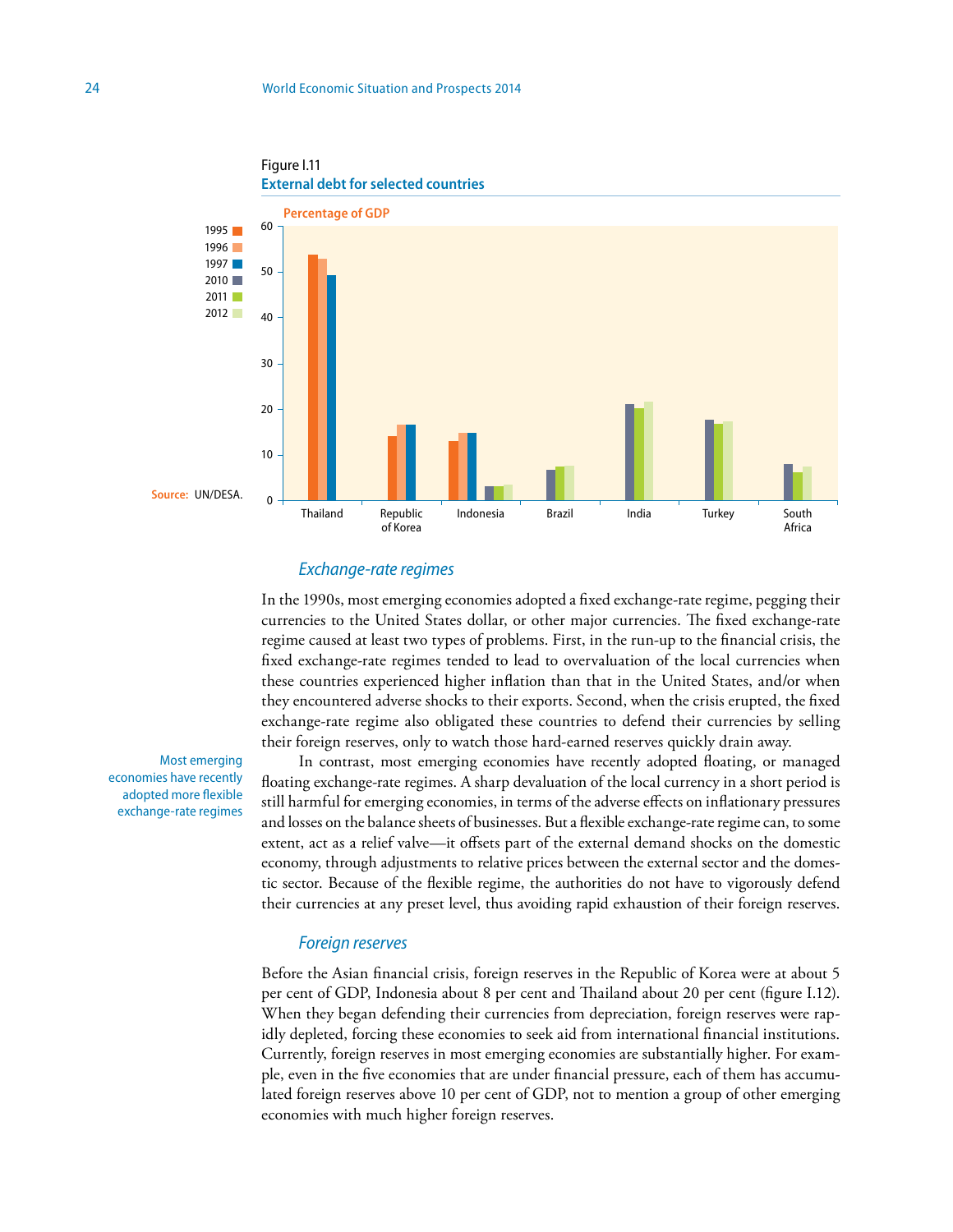

## Figure I.12 **Foreign reserves for selected countries**

## *Other aspects*

Since the Asian financial crisis of the 1990s, as well as a few financial crises in other emerging economies in the late 1990s and the early 2000s, these economies have made a number of improvements. There is a greater transparency in the disclosure of financial information, including data on foreign reserves and non-performing loans; banking supervision and regulation has beeen strengthened so as to reduce mismatches in currencies and terms of debt; policy measures in managing capital inflows are more flexible; and better macroeconomic positions, in terms of more prudent fiscal and monetary policies and lower government debt-to-GDP ratios, have been achieved.

In the outlook, as major central banks (particularly the Fed) are expected to taper and eventually unwind their QE programmes, emerging economies are bound to face more external shocks, especially marked declines of capital inflows. Some of these economies, particularly those with large external imbalances, remain vulnerable. Nevertheless, economic fundamentals and the policy space in these economies are better than when the Asian financial crisis erupted.

# Remaining risks in the euro area

The crisis in the euro area has cooled significantly but remains a significant risk factor for the world economy. The Outright Monetary Transactions (OMT) programme adopted by the ECB and other policy initiatives since late 2012 have significantly reduced sovereign risks and the risk of a euro area break-up. The OMT in particular has acted as a circuit breaker between the eruption of country-specific crises and sovereign bond markets. This explains why the political impasse in Italy and the Cypriot bank bailout during 2013 caused only limited disturbances. Despite this progress, considerable banking and fiscal risks remain.

A large number of banks still have weak balance sheets, particularly in the southern region, and could face insolvency. The Cypriot bailout in March 2013 actually raised risks in the banking sector by bailing in additional classes of creditors, thus increasing the posEconomic fundamentals in emerging economies are stronger now than when the Asian financial crisis erupted

A large number of European banks still have weak balance sheets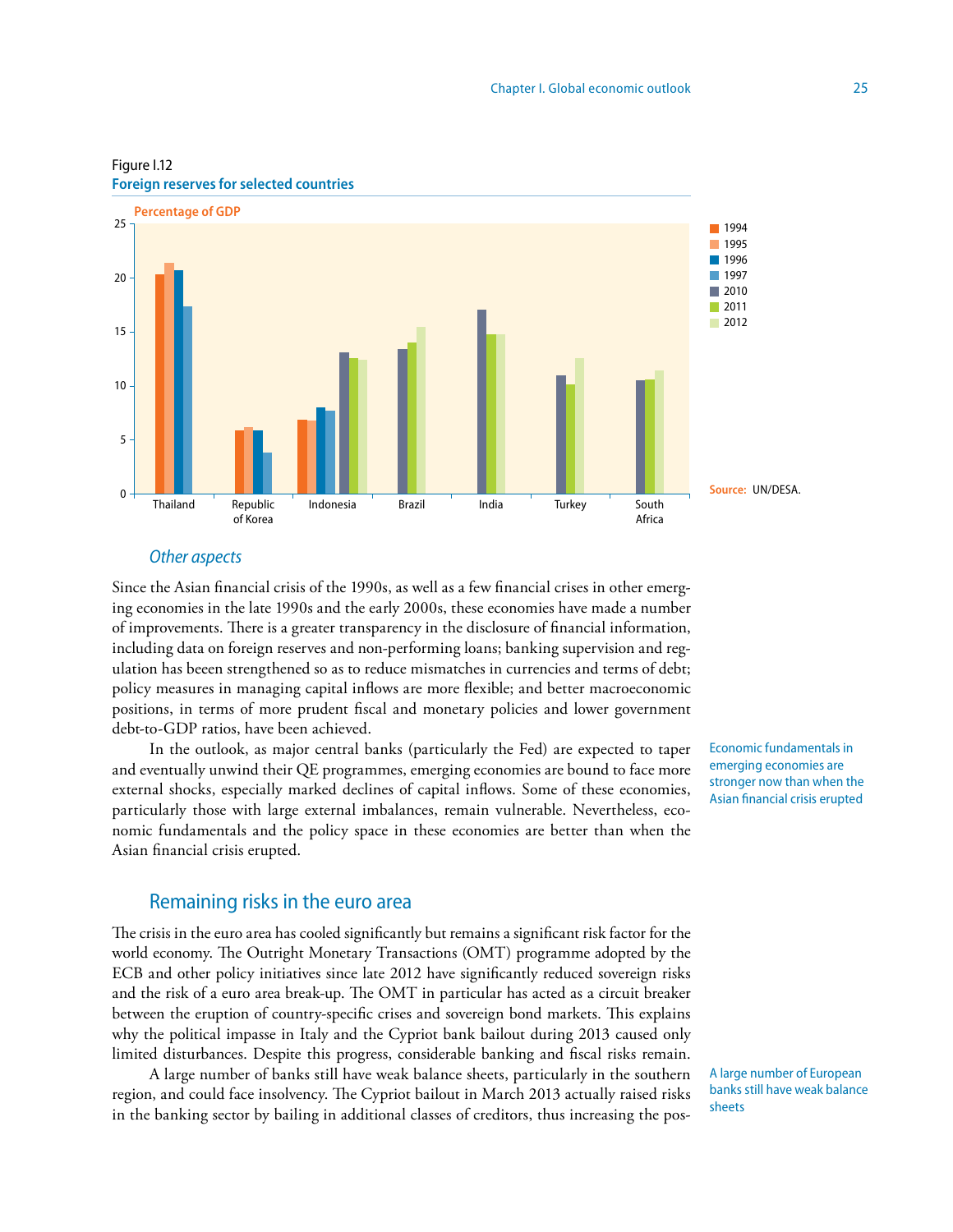sibility of bank runs in the future. This has heightened the urgency to create a region-wide banking union. EU finance ministers have agreed on the first stage of a banking union, and the ECB will become the top bank supervisor in the euro area. However, in the continuing discussion over the form of the future banking union, the issue of bank resolution is far from resolved, so that the problem of weak banks remains a major concern. One side effect of the OMT policy has been that banks have added more sovereign debt to their balance sheets and would therefore be more vulnerable to sovereign instability if it were to return.

The dangerous feedback loop between fiscal consolidation and economic weakness remains a risk. The growth performance of the region is improving, but most of the crisis countries remain in recession. The pressure to enact austerity measures has been reduced somewhat, as the Economic and Financial Affairs Council granted some countries extensions on the deadlines for hitting their fiscal targets. But the targets remain challenging, and will continue to hinder recovery. Considerable risk remains that these targets will be missed, owing to growth shortfalls and/or political difficulties in implementation. This could lead to a return to crisis; and, as was seen during the Cypriot episode, the support for assistance to countries in crisis has weakened.

# Uncertainties and risks from lingering budget issues in the United States

Over the course of 2013, the United States has experienced a series of small-scale fiscal crises caused by political divides over budget issues in Congress. At the beginning of the year, a full-scaled fiscal cliff was averted when an agreement was reached to permanently maintain a large part of the temporary tax cuts after they were due to expire. But Congress failed to agree on a long-term deficit reduction plan, triggering automatic, across-the-board spending cuts (sequestration) worth \$1.2 trillion over the next nine years, with a cut of \$85 billion for 2013. In early October, a failure in Congress to agree on the 2014 budget and to raise the debt ceiling led to a partial shutdown of the federal Government and heightened the risk of a default on the United States debt. At the last minute, an agreement was reached to fund the Government through 15 January 2014 and suspend the debt limit through 7 February 2014, merely postponing the issues.

There are two different types of economic costs associated with these uncertainties and risks. First, the recurrent uncertainties about the government budget, even if no largescale crisis erupts, discourage business investment and hiring, thereby leading to lower growth and higher unemployment in the short run and damaging potential growth in the longer run.

Second, should a crisis occur if the debt ceiling were not raised, for example, the consequences would be devastating not only for the United States, but also for the world economy. With the federal government budget deficit at more than 4 per cent of GDP, if no more net borrowing were allowed, the Government would be forced to take actions which would entail a combination of defaulting on the debt and cutting expenditures. Given that the United States has never defaulted, that the dollar is the major international reserve currency, and that half of the United States government debt is held by foreigners, including foreign central banks, it is difficult to make a plausible estimate for the costs of such a default. On the other hand, the impact of a cut in government spending can be estimated through model simulation (as the one simulating the fiscal cliff in *WESP 2013*, for example, which remains valid today.

If the debt ceiling were not raised, the consequences would be devastating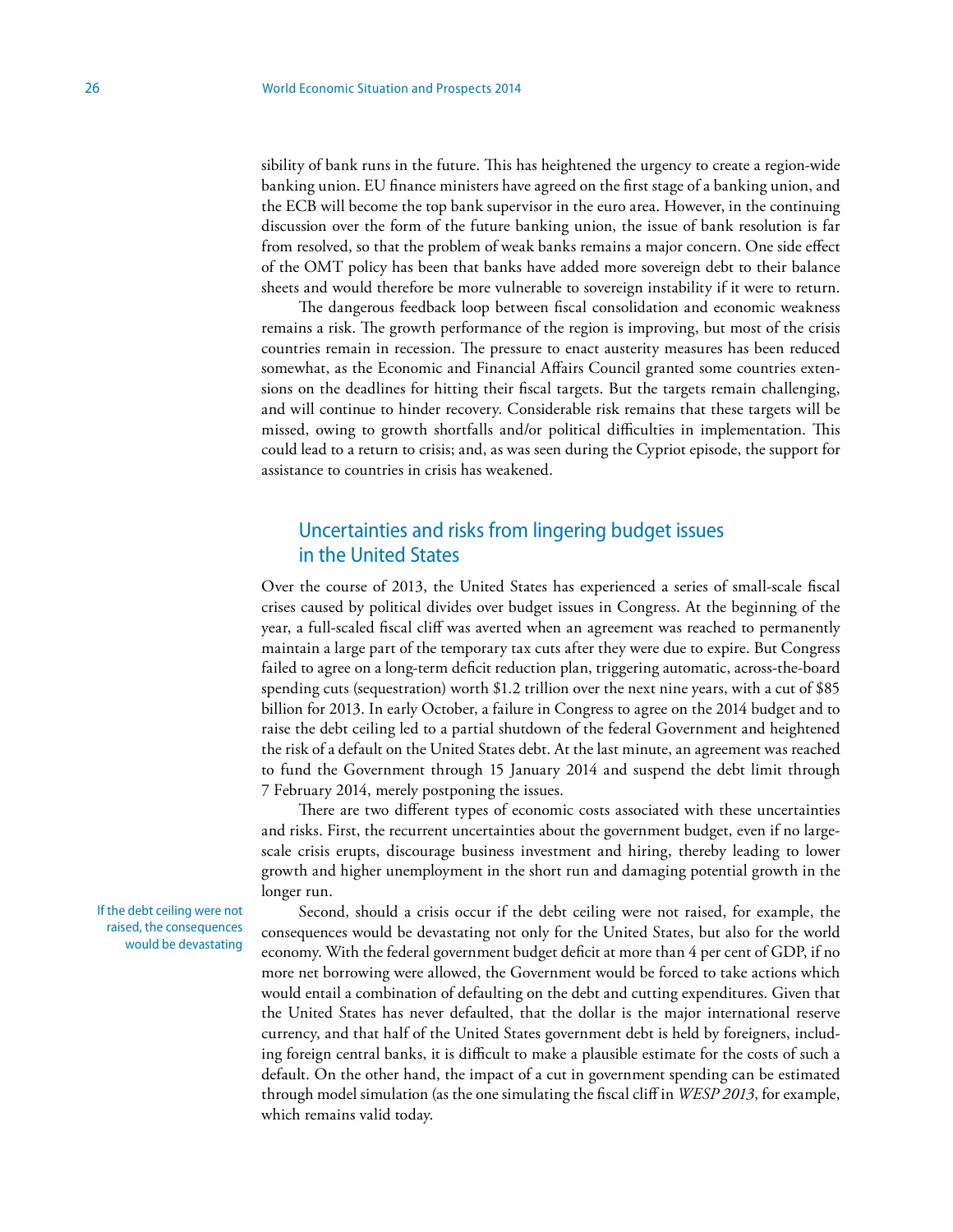# **Policy challenges**

Macroeconomic policy stances in the world economy have become more diverse across countries, and some critical transitions are expected to occur in 2014-2015. While policies in most developed countries, except Japan, will continue to feature a combination of tightening fiscal policy and accommodative monetary policy, the degree of fiscal tightening will be less restrictive and the extent of monetary easing will taper off. The central banks of major developed countries have the primary responsibility for providing adequate and stable global liquidity, as they are the issuers of the international reserve currencies. Managing a smooth tapering of the QE will be the key challenge for the monetary authorities in major developed countries, as the risks associated with this transition will pose a threat not only for developed economies, but also for the rest of the world.

In developing countries and economies in transition, policymakers are facing a more challenging international economic environment, as well as more demanding domestic economic situations, that require tough tradeoffs amid a confluence of different policy needs. Moreover, some of the challenges facing developing countries and economies in transition may go beyond the reach of standard macroeconomic policies, requiring institutional and structural reforms. A number of developing countries, such as Brazil, China and India, have indeed embarked on various reforms, including reforms in social security, income distribution, the financial sector, taxation, energy, transportation, education and health care.

# Fiscal policy

Most developed economies, with Japan as the exception, have continued fiscal tightening during 2013 by reducing government spending, raising taxes, and, in some cases, liquidating public assets. The average budget deficit of developed countries is estimated to have been reduced by 1.4 per cent of GDP to 4.5 per cent of GDP by 2013, compared with the peak of 8.9 per cent in 2009 at the height of the financial crisis. The average debt stands at 108.5 per cent of GDP. In the outlook, fiscal tightening will likely continue in most of these economies, but with a notably less acute stance.

In the United States, fiscal policy has tightened markedly in 2013, through increases in taxes and automatic spending cuts (sequestration). As a result, government spending in real terms is estimated to have declined by about 5 per cent in 2013 from the previous year. The outlook for fiscal policy in 2014-2015 is clouded by uncertainties emanating from political wrangling. Fiscal policy is expected to remain restrictive, but less severe than in 2013. In Western Europe, fiscal policy remains dominated by the need to reduce deficits under the euro zone rules and was reaffirmed by the ratification of the new fiscal compact this year. Progress has been made, but twelve out of seventeen euro area countries remain under the Excessive Deficit Procedure of the Stability and Growth Pact. The fiscal compact of the euro area entered into force in 2013, adding additional fiscal targets: the structural deficit should now be less than 0.5 per cent of GDP, and remedial action will now be required for countries with debt-to-GDP ratios above 60 per cent. Japan, despite facing the largest debt-to-GDP ratio in the world, has adopted expansionary fiscal policy during 2013, through a supplemental budget to increase government spending by about 2.2 per cent of nominal GDP. The Government decided to implement plans to raise the consumption tax rate from the current level of 5 per cent to 8 per cent in April 2014 and 10 per cent in October 2015. A new complementary package of about 5 trillion yen was introduced to compensate the negative impacts of the higher consumption tax.

Managing a smooth tapering of the QE will be the key challenge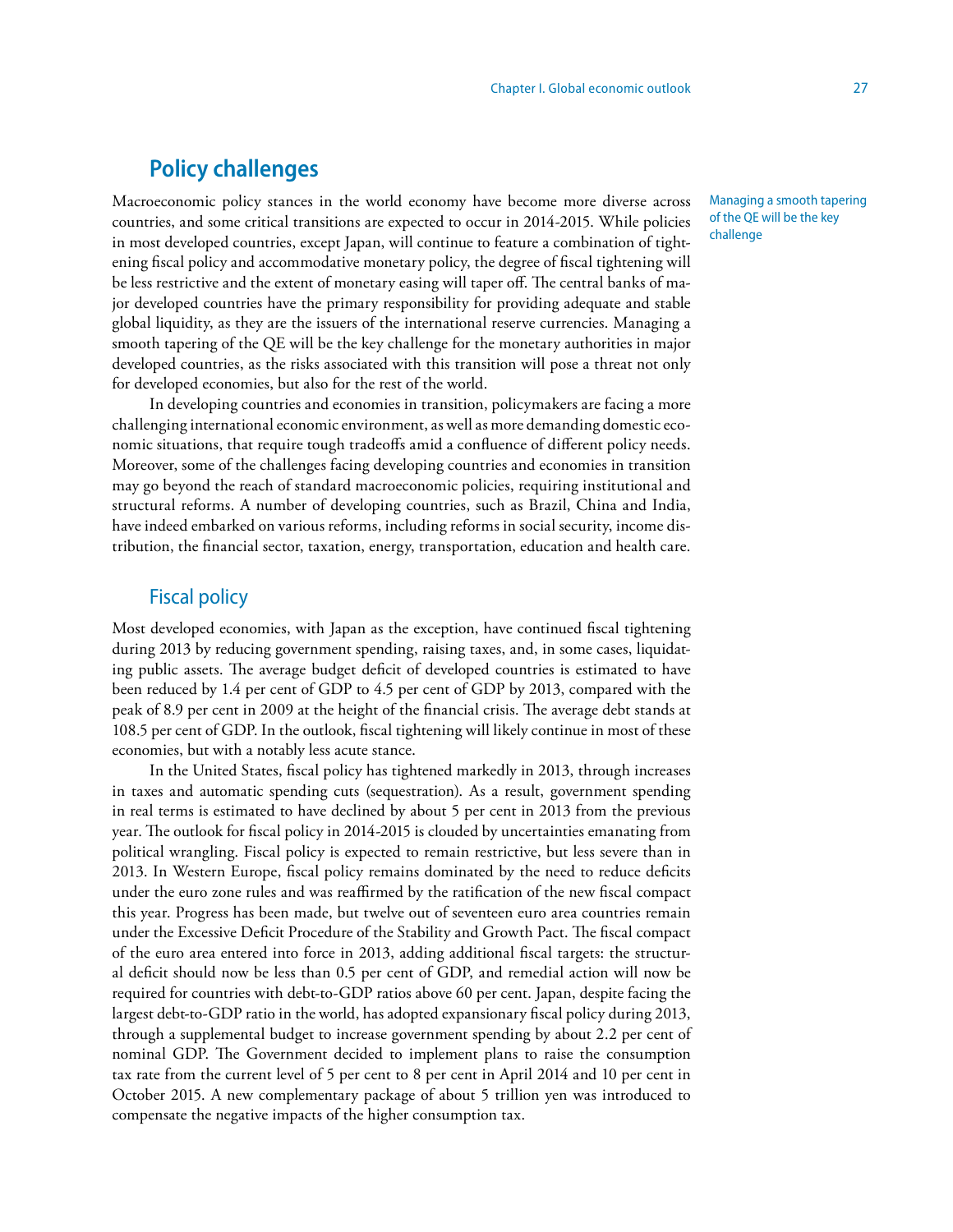A number of low-income countries are experiencing high budget deficits

Compared with developed economies, most developing countries and economies in transition have a better fiscal position in terms of budget deficits and public debt. However, their fiscal position has deteriorated measurably in 2013, with a number of low-income countries experiencing high budget deficits.

The fiscal deficit has deteriorated in much of Africa, as Governments across the continent are under continuous pressure to increase spending on public services, wages in the public sector and provision of subsidies on food and fuel. The deterioration is largely due to lagging revenues in oil-importing countries, while oil-exporting and mineral-rich countries have sizeable fiscal surpluses. In East Asia, fiscal policy has remained generally expansionary, as a number of countries adopted various stimulatory measures, including tax relief, expenditures in support of job creation, and infrastructure projects, to counter the slowdown in domestic demand. As a result, fiscal positions have worsened slightly in 2013. A similar stance is expected for 2014. Public finances in South Asia are under pressure, with Governments increasing already large deficits and regularly missing deficit reduction targets by a wide margin. Given the weak growth momentum in the region and the difficulties in raising tax revenues and curbing expenditure growth, fiscal deficits will remain large in the near term. In Western Asia, the active fiscal policy employed by oil exporters will remain, in contrast to more pronounced fiscal constraints of the non-oil exporters. In Latin America and the Caribbean, the fiscal position has deteriorated slightly in the past two years, mainly due to higher public expenditures in South America, but public revenues are also vulnerable to a softening of the prices of the primary commodities that the region exports.

In the CIS, the Russian Federation has maintained a prudent fiscal stance as budget revenue increased less than anticipated. While Ukraine is restrained by high fiscal deficit, a few oil and natural gas exporting countries, such as Azerbaijan, Kazakhstan and Turkmenistan, continued massive fiscal spending on public wages and public infrastructure.

## Monetary policy

Major developed countries share a number of common features in their monetary policy. In addition to maintaining policy interest rates at zero or near zero, and adopting large-scale purchases of long-terms assets (see box I.3 in previous section), central banks in these countries have also increasingly turned to "forward guidance" as a policy tool, thus providing additional stimulus by anchoring expectations that interest rates will remain low for an extended period.

The Fed was the first central bank to adopt forward policy guidance; it stated publicly that it would keep the target range for the federal funds rate at exceptionally low levels as long as the unemployment rate remains above 6.5 per cent, or inflation between one and two years ahead is projected to be no more than a half percentage point above the two per cent longer-run target.

The Bank of England (BoE) has joined the Fed in framing its guidance as refraining from raising the bank rate from its 0.5 per cent level at least until the unemployment rate has fallen to a threshold of 7 per cent. The BoE also made it clear that the unemployment threshold is not expected to be breached until at least the second half of 2016. The Bank of Japan (BoJ) has announced that it will continue the Quantitative and Qualitative Monetary Easing until the CPI inflation rate reaches the target of 2 per cent. In comparison, the forward guidance recently instituted by the ECB is to confirm that their current policy setting will stay in place for an extended period of time without specifying a numerical target for exiting this setting.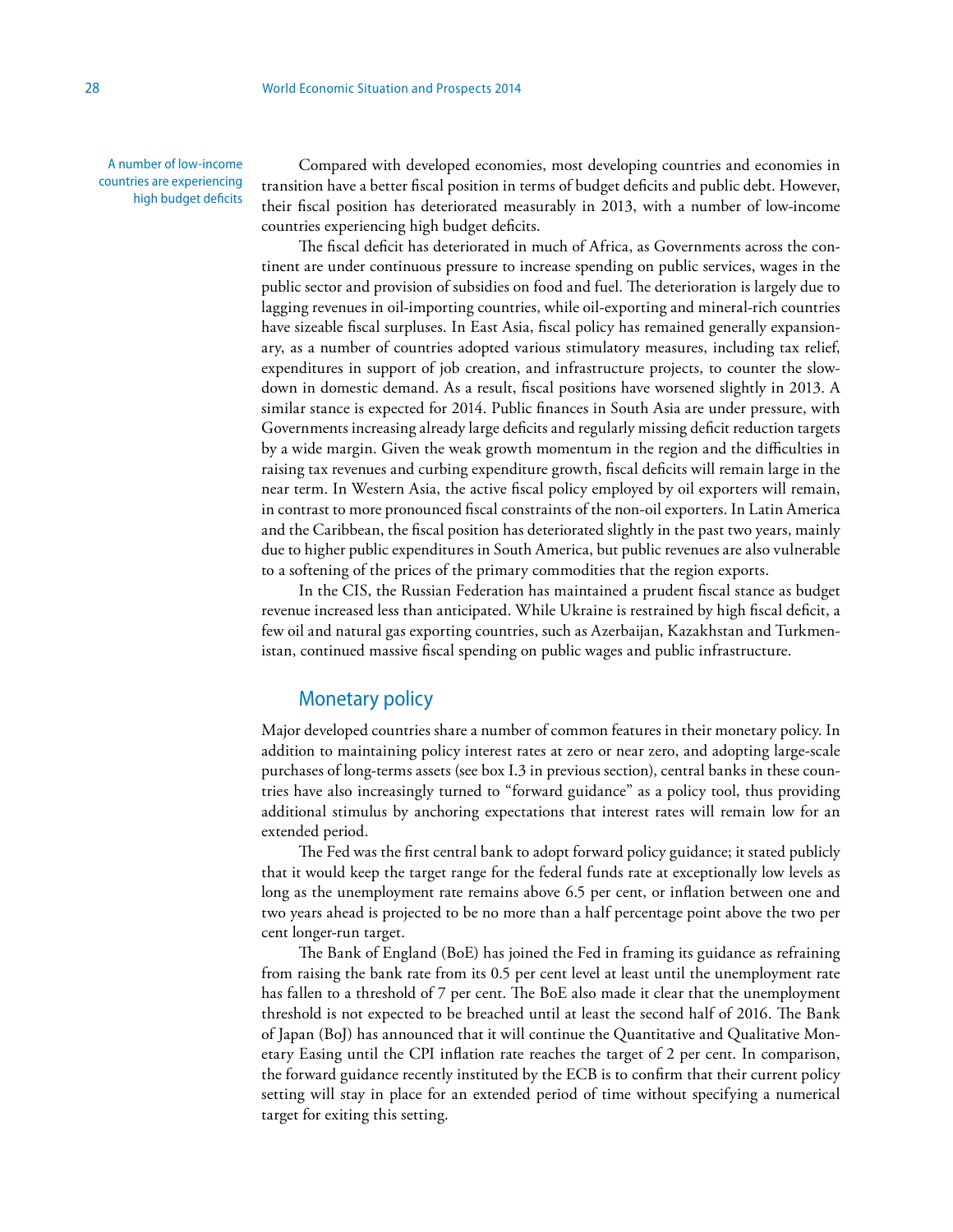Enhanced guidance by the central banks is seen as necessary for increasing policy transparency and reducing uncertainties, thereby limiting the risk of financial market volatility that diminishes policy effectiveness. In reality, however, confusion can still occur. For example, when the Fed announced in May 2013 the possibility of tapering the amount of its purchases of long-term assets by late 2013, financial markets reacted immediately by pushing up long-term interest rates significantly. When the Fed did not reduce its purchases in September 2013, markets seemed to be confused again. Managing public expectations, if

As delineated in box I.1 above, central banks in major developed countries are expected to maintain the policy interest rates at their current low levels at least until mid-2015, to be followed by a gradual increase in the rates. The Fed is expected to taper QE in 2014.

possible, remains a big challenge for policymakers.

Among central banks in developing countries and economies transition there is no apparent common trend in monetary policy, as some of them are tightening while others are easing. In the outlook, the monetary authorities in these countries are expected to adopt appropriate monetary policy stances in accordance with the challenges they face, including the responses to spillovers from the changes in QE of major developed countries, fluctuations in exchange rates, volatility in capital inflows, and the movements in inflation, unemployment and growth. More details about monetary policy in these countries can be found in chapter IV.

# Policy challenges in managing the risks associated with the unwinding of QE

The tapering and unwinding of the unconventional monetary policies in major developed economies in the next few years pose significant risks for global growth and the stability of the world economy. It is a challenge for policymakers in these countries to harness a smooth process for this transition. Central banks should develop a clear communication strategy to articulate the timing and the targets of the policy action, and avoid repeating the episodes resulting from the actions of the Fed in May-June and September of 2013. At the macroeconomic levels, the timing and the pace of the unwinding are crucial: a premature and rapid unwinding may risk choking off the economic recovery, but a delayed unwinding could risk creating financial bubbles. At the technical level, contingency plans are also needed to deal with the overreaction of financial markets and prevent contagion. Efforts are needed to enhance supervision, regulation and surveillance of financial markets, in order to be able to identify and mitigate risks and vulnerabilities associated with the liquidity of some assets, market structure, and other problems in advance.

For developing countries and emerging economies, the challenge is to shield themselves from the spillover effects of the unwinding of QE in major developed countries, which will be transmitted through international finance and trade. As shown by the financial market turmoil in the summer of 2013, the spillover shocks to these countries can be consequential and costly, particularly to those emerging economies that are highly exposed to international capital markets and have large external imbalances financed by short-term external capital flows. Before the next episode of shocks arrives, these economies need to address external and internal imbalances and build policy space. Supervision and regulation should also be strengthened to prevent a build-up of mismatches in foreign currency funding on bank balance sheets. Prudential oversight should be tightened, particularly for shadow banking activity.

A challenge for developing countries will be to shield themselves from the spillover effects of the QE exit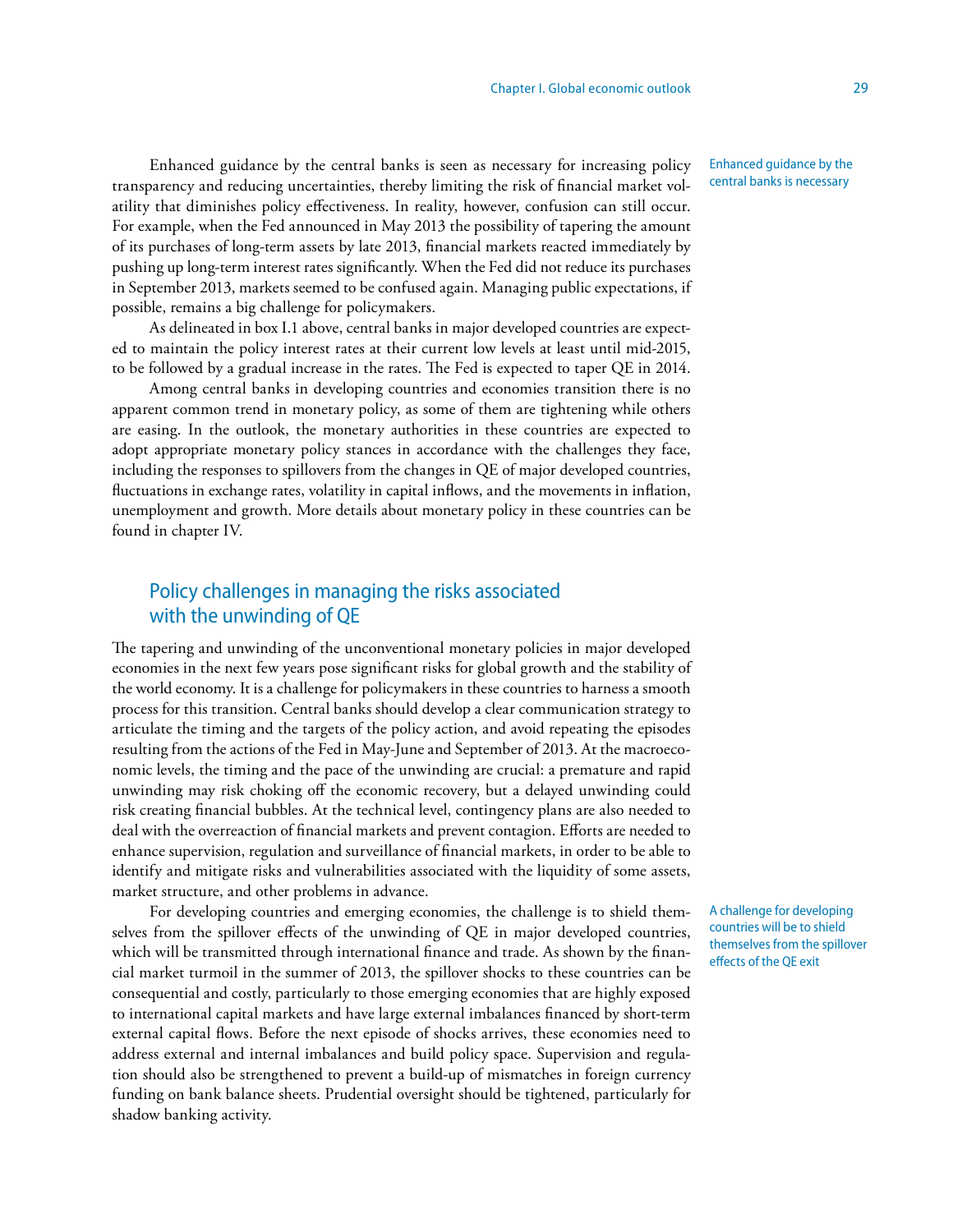Many emerging economies today have gained policy flexibility from adopting a more flexible exchange-rate regime, compared with the Asian financial crisis of the 1990s. However, central banks in these economies may still have to defend their currencies from sharp depreciation in case of a significant decline in capital inflows. How to do it effectively remains a challenge.

During the most recent financial turmoil of mid-2013, some countries, such as Brazil, India and Indonesia, raised interest rates in an attempt to curb currency depreciation. Alternatively, the central bank of Turkey has adopted a different policy scheme by creating an interest-rate corridor without increasing the policy interest rate. Individual countries can and should adopt measures that are most suitable to their institutional settings and policy targets.

# International policy coordination

The multiple and complex challenges in the world economy call for strengthening of international policy coordination. While the primary focus of globally-concerted and coherent policy actions should be a stronger recovery—particularly the recovery of jobs—increasing attention should also be given to mitigating the spillover effects emanating from the largescale, unconventional monetary policies adopted by major developed countries regarding developing countries and economies in transition.

Maintaining an open multilateral dialogue on the economic policy intentions of all countries, particularly the major economies, is a crucial element in international policy coordination to promote policy coherence and concerted action. Such dialogue has so far been frequently held in the context of the Group of 20 (G20), but it should also be promoted to more broadly representative international forums, particularly the United Nations.

Most recently, at the G20 Summit held in St. Petersburg on September 5 and 6, 2013, members reaffirmed the framework for strong, sustainable and balanced growth. The G20 has committed to undertaking further policy adjustments towards rebalancing global demand between surplus and deficit countries. The surplus countries will achieve stronger domestic demand while the deficit countries will increase savings, and countries are encouraged to make their exchange rates more flexible. The Summit also called for urgent action to increase the momentum of the global recovery and generate higher growth and better jobs. The effectiveness of the G20 policy coordination, however, will still need to be enforced by compliance at the individual country level.

International policy cooperation and coordination are needed to advance the reforms of the international financial system on several fronts. Progress in financial regulatory reform has been slow, encountering growing resistance from the financial industry. Some progress has been made in amending the global financial safety standards for the banking sector. A dozen countries have issued final regulations to implement Basel III and more countries have committed to do so during 2013. Progress has also been made in implementing over-the-counter derivatives reforms. On the other hand, the question of ending the "too big to fail" approach is still pending, and recommendations from the Financial Stability Board for the oversight and regulation of the shadow banking sector have yet to be issued. More forceful efforts are needed to address the issues of international tax avoidance and evasion, particularly through tax havens.

The current phase of reforming both the International Monetary Fund (IMF) and the World Bank needs to be completed to make their governance structures more representative, responsive and accountable. While there has been progress in ratifying the 2010

Stronger recovery should be the primary focus of the globally coordinated policy

> Advancing the reforms of the international financial system